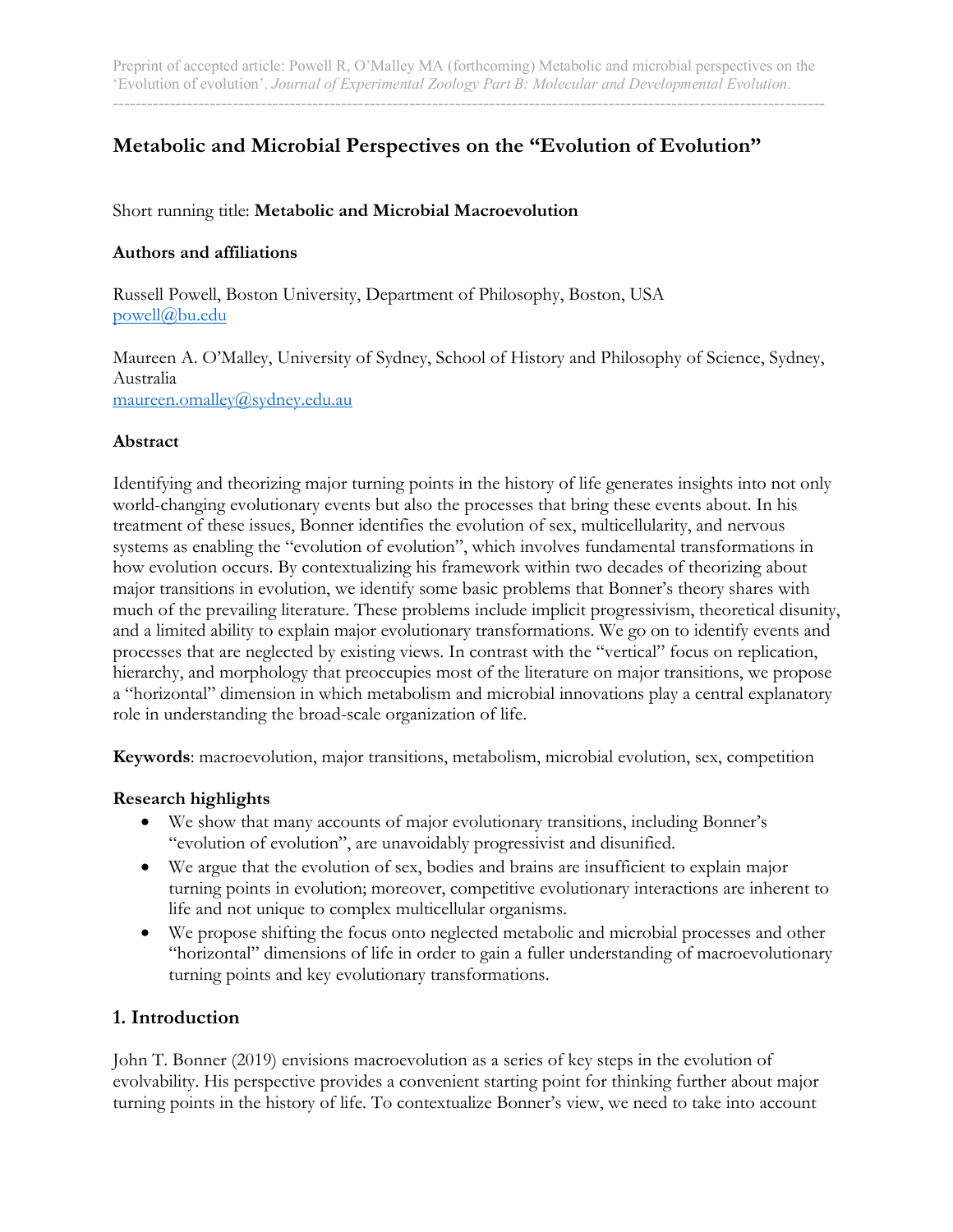the sizable literature that arose in response to Szathmáry and Maynard Smith's ground-breaking theory of major transitions in evolution (Szathmáry and Maynard Smith, 1995; Maynard Smith and Szathmáry, 1997). In our perspective, we highlight some limitations of the major transitions literature that we believe are shared by Bonner's account. Our aim is to draw attention to the neglected events, processes, and dimensions of life on which an alternative account of macroevolution can be built. Foremost amongst these are microbial activities, particularly metabolic processes, which (we will suggest) inform and complement the standard morphological and replication focus of prevailing major transitions theory.

# **2. Bonner's account in brief**

Like other theorists engaged in the project of identifying and theorizing major evolutionary transitions, Bonner sees macroevolution as punctuated by a series of key evolutionary episodes. These transitions divide the history of life into distinct periods in which the evolutionary process supposedly took on a qualitatively different character and led to novel forms of biological organization. Bonner's account refers to these divisions as "eras," and they correspond roughly to standard geological "eons" (see Table 1). Bonner Era 1 (BE-1), the Archean Eon, is characterized by microorganisms ("bacteria") engaging in asexual reproduction throughout the first 1.5 billion years of prokaryote evolution. BE-2, the Proterozoic Eon, involves the origins and maintenance of sexual reproduction in single-celled eukaryotes, which took up another billion years. BE-3, the Phanerozoic Eon, covers the origins of multicellularity, especially larger bodies, which are widely believed to have generated active competition among animal, plant and fungal lineages. BE-4 is defined by the massive augmentation of information-processing capacities in animals, courtesy of neurons and centralized nervous systems. These innovations eventually give rise to the "miracle of language" that ultimately made human culture and civilization possible.

| Bonner's<br>era | Geological eon          | <b>Evolutionary driver</b>                                             | Evolutionary<br>achievement/transformation                      |
|-----------------|-------------------------|------------------------------------------------------------------------|-----------------------------------------------------------------|
| $BE-1$          | Archaean                | Asexual reproduction in<br>unicells                                    | Evolution without competition                                   |
| $BE-2$          | Proterozoic             | Sexual reproduction in<br>unicells (eukaryotes)                        | More diversity, ongoing non-<br>competitive evolution           |
| $BE-3$          | Phanerozoic             | Multicellular sexual<br>reproduction and size<br>increase              | Genuine competitive evolution<br>("the struggle for existence") |
| $BE-4$          | Pre-Cambrian<br>onwards | Centralized nervous systems:<br>information processing and<br>language | Truly rapid non-genetic<br>evolution                            |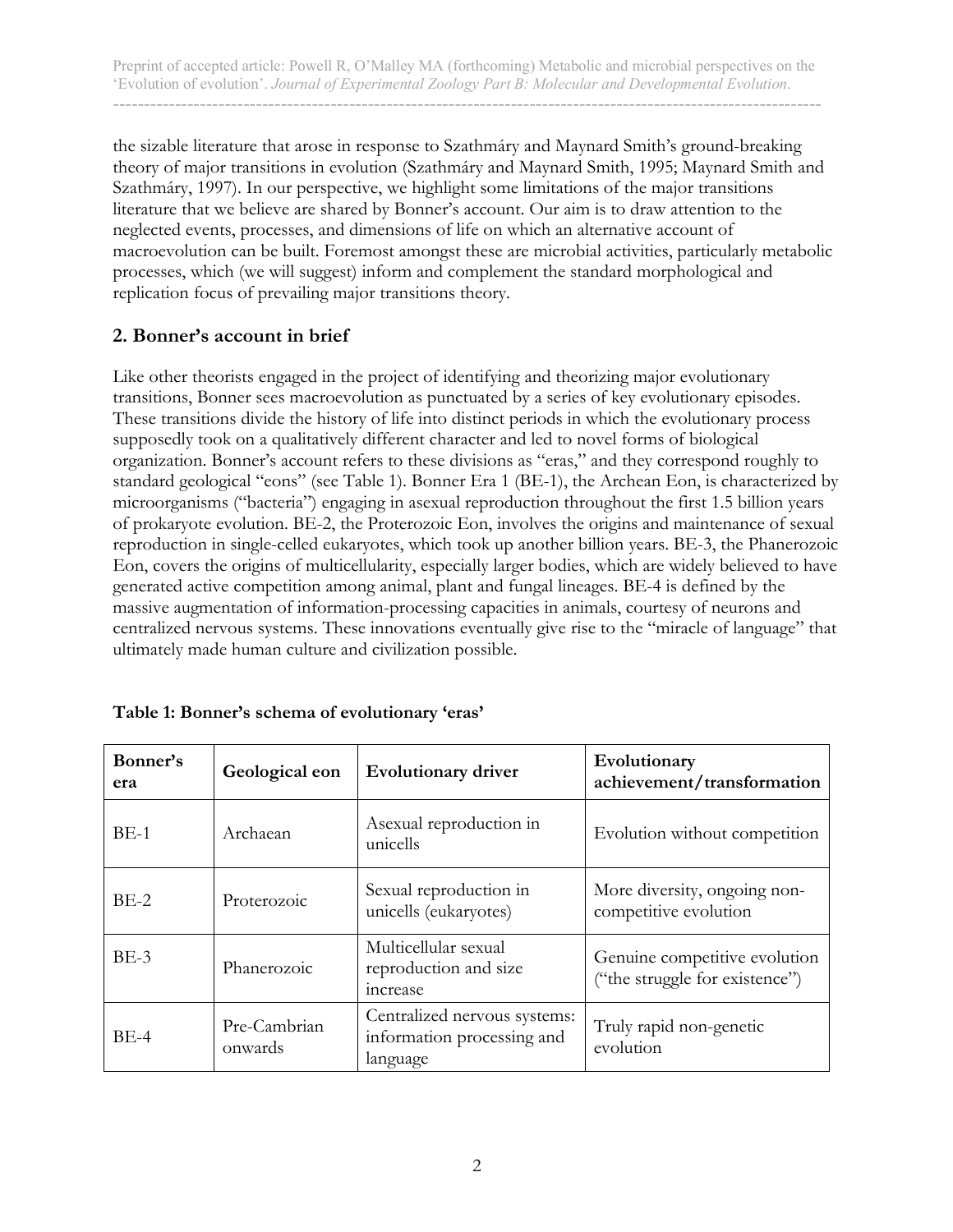Some of the events that Bonner's schema picks out, such as the origin of sex, complex multicellularity, the radiation of animals, and the development of human language and culture, also feature in other major transition theories. Most of these events are included, for example, in the original and revised versions of Szathmáry and Maynard Smith's theory, which has driven discussion on this topic since 1995. Other authors have followed suit by including some subset of these events in their proffered lists (e.g., Knoll and Bambach, 2000). However, Bonner's framework emphasizes somewhat different theoretical factors from those that supposedly connect the events in Maynard Smith and Szathmáry's original account. As the title of his essay suggests, the "evolution of evolution" is the common thread that is purported to run through the disparate episodes included in Bonner's model. Whereas Maynard Smith and Szathmáry focus on transitional *outcomes* of evolutionary processes (especially shifts in individuality), Bonner's account stresses *drivers* of the evolutionary process (especially innovations that resulted in competitive evolution). However, Maynard Smith and Szathmáry also emphasized the importance of transformations in the evolutionary process itself, which they couched in terms of new modes of information transmission (as reflected, for example, in the genetic code, epigenetic differentiation of cell lines, and cultural inheritance).

There are significant challenges that any theory of major evolutionary transitions must overcome, with respect to both its chosen list of events as well as the thread that is purported to connect them. Examining these common problems allows us to propose an alternative view of major evolutionary turning points in which metabolism and microbes play a more central explanatory role. We begin by identifying two broad problems with major transitions theory (progressivism and theoretical disunity), go on to discuss critically two specific driving forces of evolutionary transformation in Bonner's scheme (sex and multicellularity), and then conclude with a sketch of central events and processes that are missing from predominant views of major transitions (metabolism and microbes).

#### **3. First Broad Problem: Progressivism**

A prominent criticism of major transitions theory as it was originally formulated is that, intentionally or not, it paints an "ascent"-like picture of macroevolution that marches from 'monad to man' in ladder-like fashion, with humanity coronated at the pinnacle of this evolutionary trend. This progressive narrative is starkly illustrated by the iconic cover of Maynard Smith and Szathmáry's classic book on major transitions in evolution. Although this problem seems patently obvious to us (see also Ruse, 1996, p. 483), not everyone agrees that these authors display progressivist tendencies. Some macroevolutionists have argued, for example, that Maynard Smith and Szathmáry were simply tracking objective increases in complexity that can be characterized without reference to progress (see in particular Herron, 2016). Another common defence is that Maynard Smith and Szathmáry explicitly deny what they call the "fallacy of progress" in evolution (1995, p. 4), taking pains to point out that not all lineages have undergone the major transitions they identify. One might think this move is sufficient to stop the progressivist objection in its tracks. Rejecting progressivist framings of evolution is a good start. But the absence of a detailed metric and evaluation of alternative trends in the history of life, such as simplification—combined with the failure to distinguish major transitions that are shared by most or all lineages from those that are historically contingent and confined to only a few—results in a picture that is not too dissimilar from one that might flow from a standard progressivist view. Similar narratives could flow from focusing solely on increases in chosen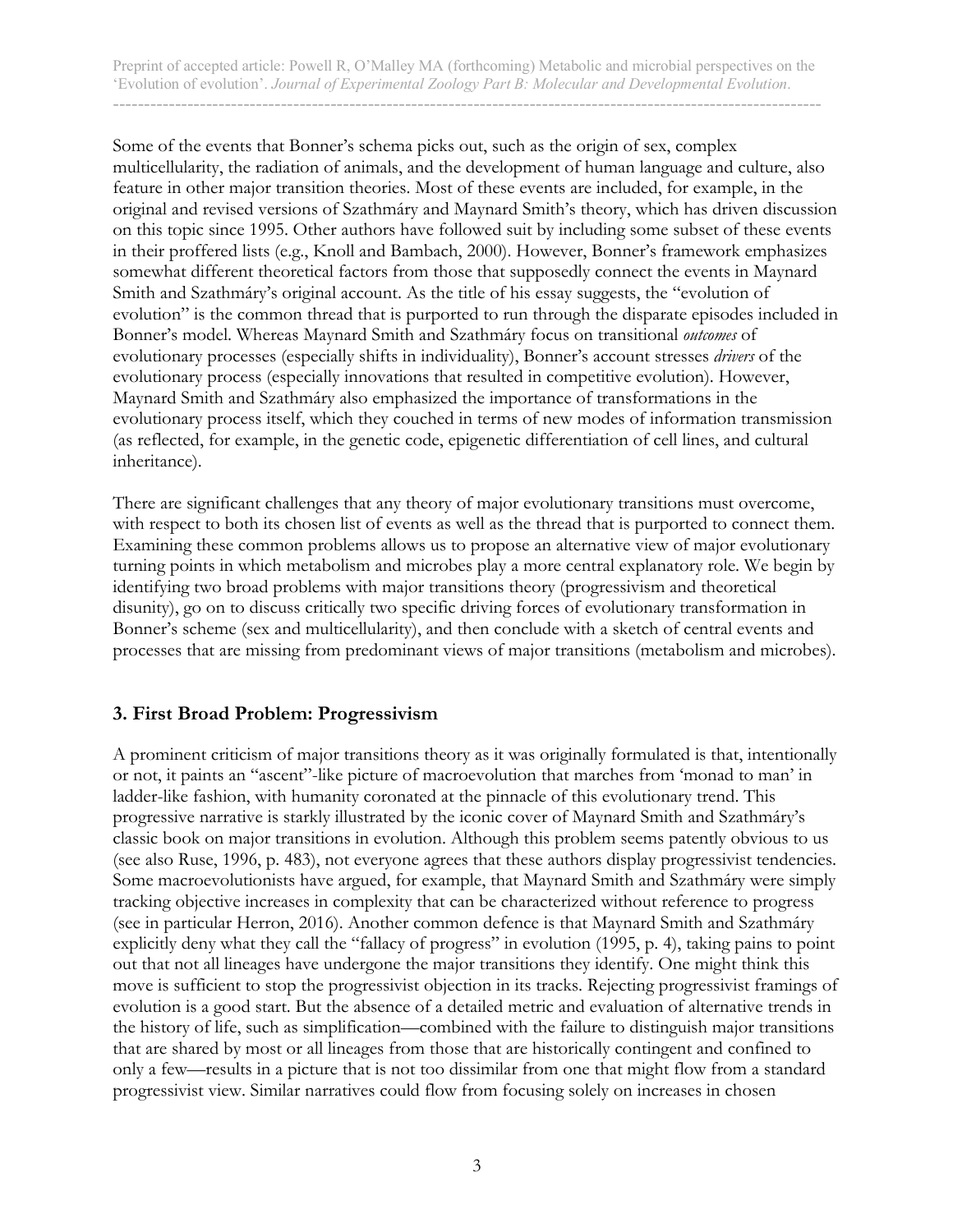variables, such as nested hierarchy or body size maxima (McShea 2001; Smith et al. 2016), even though the theorists who describe these trends do not take them to demonstrate progressivist or even selectively biased trajectories. These trends are real and important, but they do not support evolutionary progressivism and they do not in themselves provide a comprehensive picture of the forces and events at work in macroevolution.

We have elaborated on these matters elsewhere and will not revisit them here (for discussion, see https://freethoughtblogs.com/fierceroller/?p=1677). Our basic point is that major transitions theory has tended to feature an evolutionary ratchet that cranks up toward increasingly advanced forms of life until it ultimately achieves human civilization. This ratchet makes such accounts vulnerable to charges of progressivism and anthropocentricism. The problem is usefully illustrated by Bonner's scheme, according to which complex multicellular lineages came to "dominate" simpler unicellular ones and humans came to dominate simpler animals. This putative evolutionary dominance appears to provide the main justification for dividing the history of life into four distinct Bonnerian eras. Intuitive notions of dominance and superiority in evolution are notoriously problematic, however. They tend to rely on subjective and value-laden judgments that result in a human, vertebrate, or eukaryote-centric view that glosses over the deeper etiological and ecological structure of life on Earth. Even when properly operationalized, such accounts inevitably abstract away from what Stephen Jay Gould (1997) called the "full house" of life. As Gould and other commentators have observed, evolution is, and forever will be, driven primarily by unicellular ecology and innovation. These processes are marginalized by accounts that have evolution charging in fits and starts toward a human telos. Even the "New Synthesis" supposedly wrought by evo-devo has been restricted to a morphology-based picture of evolution that overlooks unicellular interactions and innovations (as we sketch out in more detail, in our positive account, below).

However, we are not saying that some of the events focused on by Bonner's account and the broader evo-devo program—such as the evolution of animals during the Phanerozoic—are not critically important for the large-scale ecological structure of life on Earth. Even though the 'transition' to animal-grade multicellularity only occurred once in a single clade in the history of life on Earth, attention to metazoan evolution is perfectly justifiable, given that, as Butterfield (2011) puts it, "the biosphere 'as we know it' is a space designed by metazoans." Animals have a strong top-down effect on global biogeochemical cycles and trophic webs through the consumption and transformation of primary producers. Yet it is possible to acknowledge the ecological significance of animals once they evolved without minimizing the equally important role of other complex multicellular lineages like plants, and without marginalizing the role of unicellular innovations in both earlier and subsequent phases of evolution. The latter also include key transformations in the evolutionary process itself, as we will show below. Indeed, it is quite easy to argue that biogeochemically (another way to look at ecology), unicellular organisms have dominated and continue to structure the living world and the evolutionary possibilities of life (see Falkowski et al., 2008). Not giving due recognition to such microorganismal achievements makes any account of major evolutionary turning points appear anthropocentric, progressivist, and value-laden even if there is no such intent or motivation.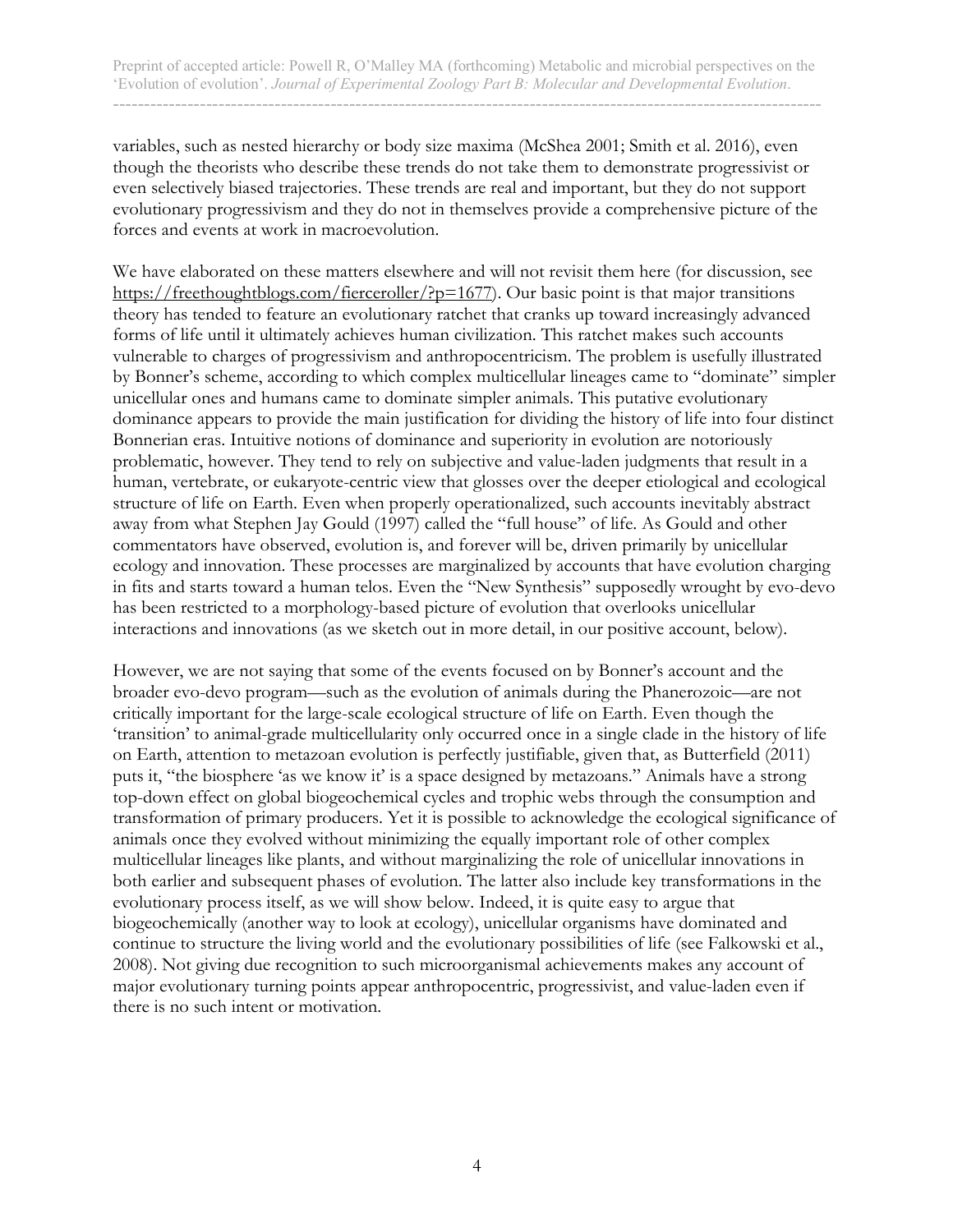# **4. Second Broad Problem: Theoretical Disunity**

There is another familiar problem that Bonner's account shares with the major transitions literature: a lack of theoretical unity among the pivotal events it aims to capture. There are several distinct themes running through Maynard-Smith and Szathmáry's account. These include the emergence of new units of selection (which drove the hierarchical complexification of life), a division of labor (which allowed for the complexification of parts within hierarchical levels), and new modes of information transmission (such as genetic replication, epigenetics, and cultural transmission). Precisely how these themes are related to one another is unclear and remains a matter of debate, even in Szathmáry's recently revised version (Szathmáry, 2015). We and several others have expressed doubts about whether these theoretical threads could ever be combined into a single, unified theory of major transitions (McShea and Simpson, 2011; O'Malley and Powell, 2016). For instance, the transition to complex multicellularity arguably implicates all three theoretical threads, while the molecular division of labor in the early history of life implicates one or perhaps two of the three, whereas the evolution of sex might exhibit none of them.

In order to create a unified theory, several commentators (e.g., Michod, 2005; Bourke, 2011) have attempted to revise Maynard-Smith and Szathmáry's original theory by focusing solely on evolutionary transitions in individuality. These authors purge events in the original model that do not fit this strict individuality criterion, such as sex and language, and focus instead on how independently replicating units merge to become a higher-level unit of selection. A classic example is the endosymbiotic fusion of two prokaryote cells to form the new eukaryote cell (an event we will discuss below). However, evolutionary transitions in individuality are simply one aspect of the complex organization of life on Earth, and thus a purge of all events that do not meet this criterion in the name of theoretical unity comes at the expense of explanatory scope. In particular, individuality falls along what we have called the 'vertical' dimension of life's complexity. Views of macroevolution that are focused solely on the vertical dimension neglect 'horizontal' interactions, such as energetic exchanges, ecological dynamics, symbioses, and communal innovation-sharing. These interactions sustain life on the planet and make vertical transitions possible in the first place (O'Malley and Powell, 2016; Gilbert 2019). We will elaborate later on the importance of this horizontal dimension and why it is better captured by shifting the focus onto microbes and metabolism.

If unity is not an achievable goal given the diversity of events and transformative processes most theorists include, then what is the aim of such theories? As we see it, the goal of major transitions theory is to understand how life came to be organized as it is. Although theoretical unity is a worthwhile scientific pursuit, when it comes to measuring the success of such a broad-scale theory of evolution, unity should not be sought at the expense of explanatory scope and power. We agree with Maynard Smith and Szathmáry and their successors (such as Michod and Herron, 2006) that it is critically important to explain how replication conflicts between levels of selection are solved such that they permit transitions to higher-level individuals. But if we want an overarching account of macroevolution of the sort that major transitions theory seeks, then the single criterion of individuality transitions overlooks far too many other events—including metabolic innovations that had a profound impact on the large-scale organization of life as we know it today.

Bonner's model attempts a unifying strategy that is rather different from revisions of Maynard Smith and Szathmáry's scheme. He calls his unifying theme "the evolution of evolution," which on one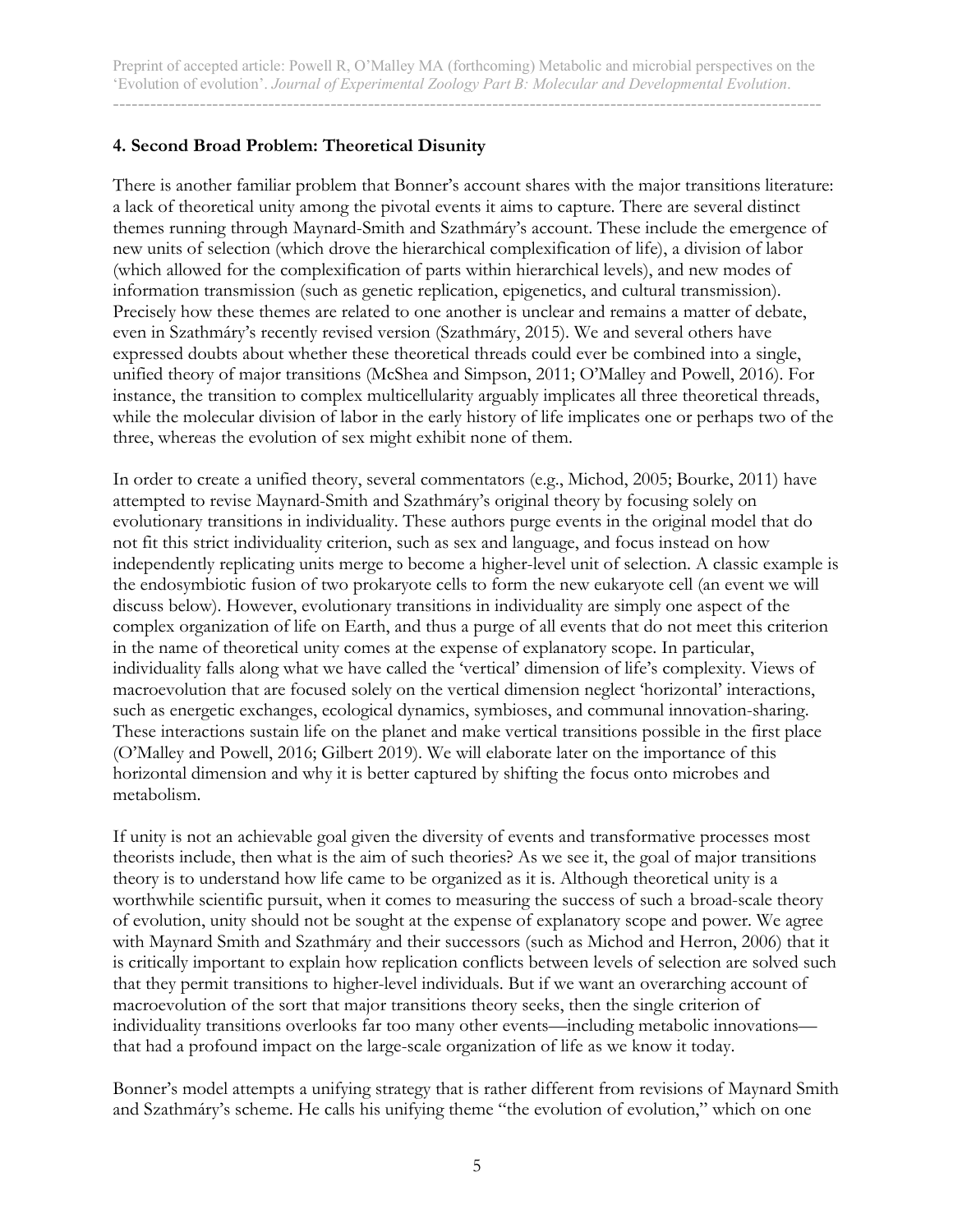interpretation refers to the evolution of "evolvability." Evolvability has numerous definitions (for a review, see Pigliucci, 2008), but broadly conceived, it refers to the ability of a lineage to generate heritable, adaptive variation and thereby respond favorably to natural selection. Evolvability enables a lineage to explore phenotypic space more extensively, which increases the chances that it will stumble upon key evolutionary innovations, some of which may have far-reaching consequences for the organization of life and its future directions. Evodevo research is arguably organized around the concept of evolvability (Hendrikse et al., 2007), though it too has been largely focused on animal evolution and thus has limited evolutionary applicability.

Another way of reading "the evolution of evolution" is to understand this phrase as referring to transformations of the evolutionary process itself. The notion that the very machinery of evolution has evolved has been well explored in the major transitions context (see Calcott and Sterelny, 2011), and was a hallmark of Maynard Smith and Szathmáry's original model (for discussion, see Sterelny, 1999). Bonner's take on the evolution of evolution is quite different and more radical. He argues that the unicellular history of life was characterized by non-competitive evolution, and that it took sexual reproduction and body size to break out of this protracted evolutionary Eden. Once these features produced competitive evolution, at least one lineage of brainy multicellular organisms went on to 'invent' a wholly new kind of evolution: rapid non-genetic evolution in the form of cumulative culture (see Table 1).

The inclusion of human culture, which is commonplace among major transition theories, exacerbates problems of progressivism and disunity (see O'Malley and Powell, 2016); however, we will leave cultural evolution aside in this essay to focus on the more novel idea of non-competitive unicellular evolution. Bonner suggests unicellular organisms tend to "just exist side-by-side, totally ignoring one another." We think this claim gives the wrong impression of the ecological and evolutionary processes that characterize the microbial world (see Love, 2019, for a similar interpretation). In the first place, no theorist would suggest that evolution by natural selection was not occurring prior to the Phanerozoic. And if natural selection was occurring in earlier eons of life—as it had to be in order to generate functional complexity and complex adaptive matching then there must have been competition over resources. The process of adaptation by natural selection simply is a competition between types that vary in relative adaptedness (or fitness propensities) as measured in a common selective environment (Brandon 2014). Moreover, there is a critical Malthusian premise in the Darwinian logic of natural selection: it is resource limitations (along with predation pressures, fecundity, etc.) that result in differential reproduction. Not only are these processes ubiquitous in the microbial world, but – as we elaborate below – they led to transformative evolutionary events well before the origin of animals or even eukaryotes.

The assumption of competition also figures centrally in Darwin's "principle of divergence"—the competitive separation of lineages—which, along with natural selection and common descent, form the theoretical core of the Darwinian revolution (Richards, 2012). It is also the basic take of competitive exclusion theory, according to which organisms subsisting on the same resource must either evolve to take advantage of alternative resources or else become extinct (Gause, 1934; Hardin, 1960). This generic Darwinian dynamic has been demonstrated in various sophisticated ways, both theoretically and experimentally (see, e.g., Fredrickson and Stephanopoulos, 1981; Levin, 1970), using *asexual microorganisms* as models. Not only are competitive exclusion processes inherent in all unicellular environmental dynamics, but in addition, the ecological and coevolutionary interactions between eukaryotes and bacteria, and between bacteria and viruses, are widely regarded as among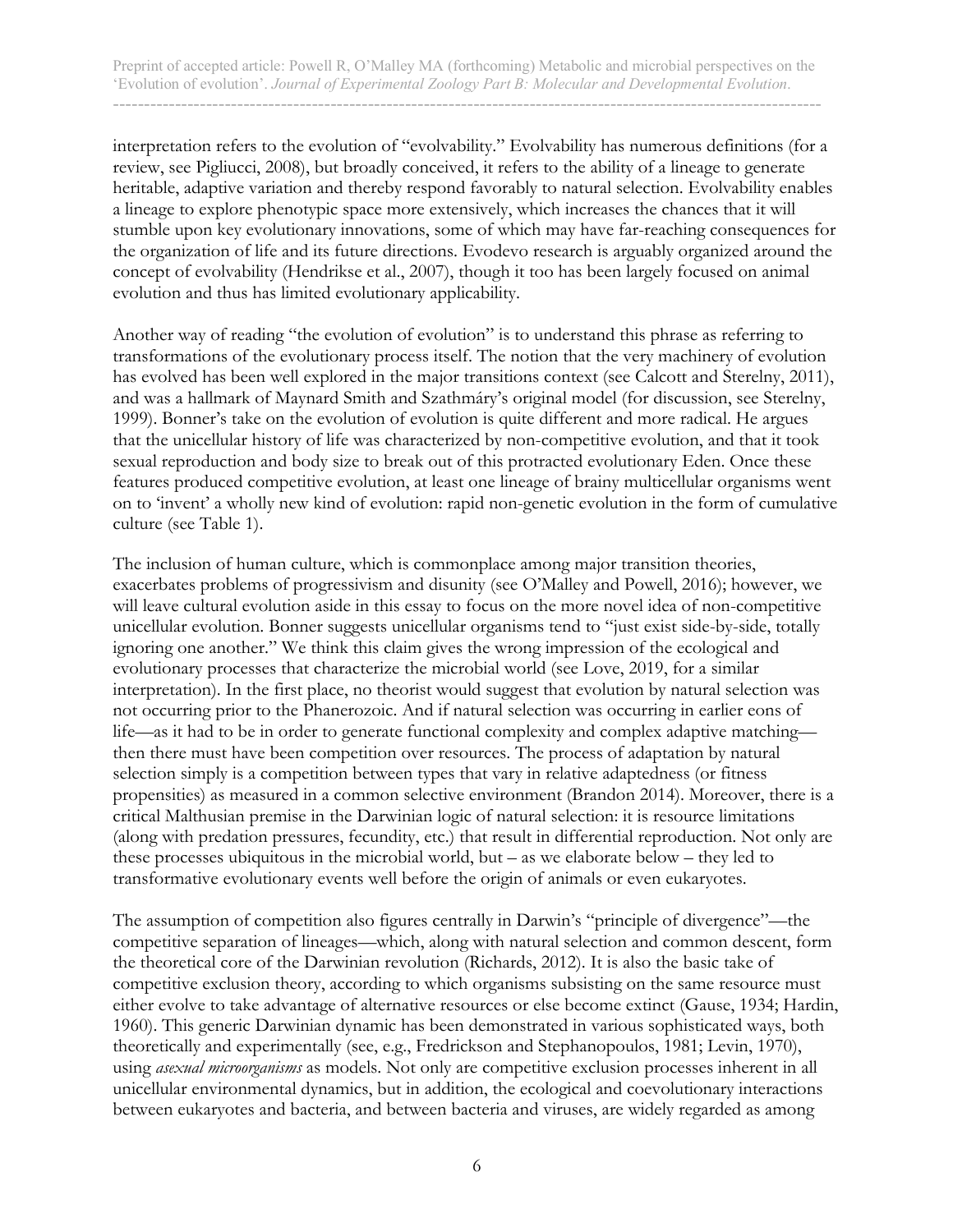the most significant and pervasive interactions in the history of life on Earth (Matz and Kjelleberg, 2005; Erken et al. 2013; Koskella and Brockhurst, 2014; Rodriguez-Valera et al. 2009). In fact, the predation of unicellular eukaryotes by other unicellular eukaryotes probably explains the origin of some of the multicellularity in which Bonner is interested (Herron et al., 2019). These direct and indirect competitive interactions between unicellular (and acellular) forms of life precede animal arms races by nearly three billion years.

Bonner contrasts his "live and let live" interpretation of microbial ecology with a competitive reading of animal evolution, which we will understand as a claim about direct competition between entire clades. There is evidence that predator-prey arms races may have triggered the Cambrian explosion, as indicated by the widespread and near simultaneous emergence of mineralized skeletons, burrowing behaviors, and masticating abilities in early bilaterian lineages (Vermeij, 1987). These changes have been interpreted as direct responses to the evolution of active predation in arthropods made possible by vision, brains, and active bodies (McMenamin, 1998; Parker, 2004; Trestman, 2013; Powell, 2019). But even if strategic, counteracting innovations transformed the ecological landscape of macroscopic life during the Phanerozoic, the claim that competition for scarce resources, or even the advent of arms races, marks the key ecological difference in the transition from a microscopic to a macroscopic world does not withstand scrutiny.

Indeed, there is probably less evidence for long-term interspecific competition among 'advanced' metazoans than there is among microbial species. Ostensibly competing animal clades turn out to be either "ships passing in the night" (Gould and Calloway, 1980), or otherwise are governed by principles of ecological exclusion in which mass extinction events empty saturated ecospace and thereby permit the radiation of clades that were long-suppressed by incumbent advantage (Rosenzweig and McCord, 1991; Benton, 1996; Slater, 2013). There is no reason to think that these sorts of interclade dynamics are not equally applicable to microbial macroevolution. In short, the advent of competitive evolutionary interactions in sexual, complex multicellular organisms is better read as evolutionary business as usual. Competition cannot, therefore, serve as the uniting thread of a view of major transitions that privileges morphological evolution. As we will now show, there are additional difficulties for accounts, such as Bonner's, that view sex, bodies, and brains as the key drivers of the evolution of evolution.

#### **5. First Driving Force: The Evolution of Sex**

According to Bonner's account, there are two major biological innovations that transformed the evolutionary process: sex and multicellularity. Although sexual reproduction is featured in other major transitions theories (e.g., Maynard Smith and Szathmáry, 1997), Bonner makes the strong claim that "any significant evolutionary change requires sexual reproduction." Although sexual reproduction was included in Maynard-Smith and Szathmáry's original model of major transitions, as we noted earlier it has since been eliminated by revisionary accounts in part because it does not tie neatly into any putative connecting thread. For example, sex does not itself constitute the emergence of a new higher-level individual, even if germline specialization, sequestration, and a single-cell bottleneck are key steps in the transition to complex multicellularity (but see Michod, 2005 for a claim that the emergence of sexual reproduction marks a transition in individuality). Szathmáry (2015), in his recent revision of major transitions theory, recognizes sexual reproduction as the "odd man out" and consequently discards it.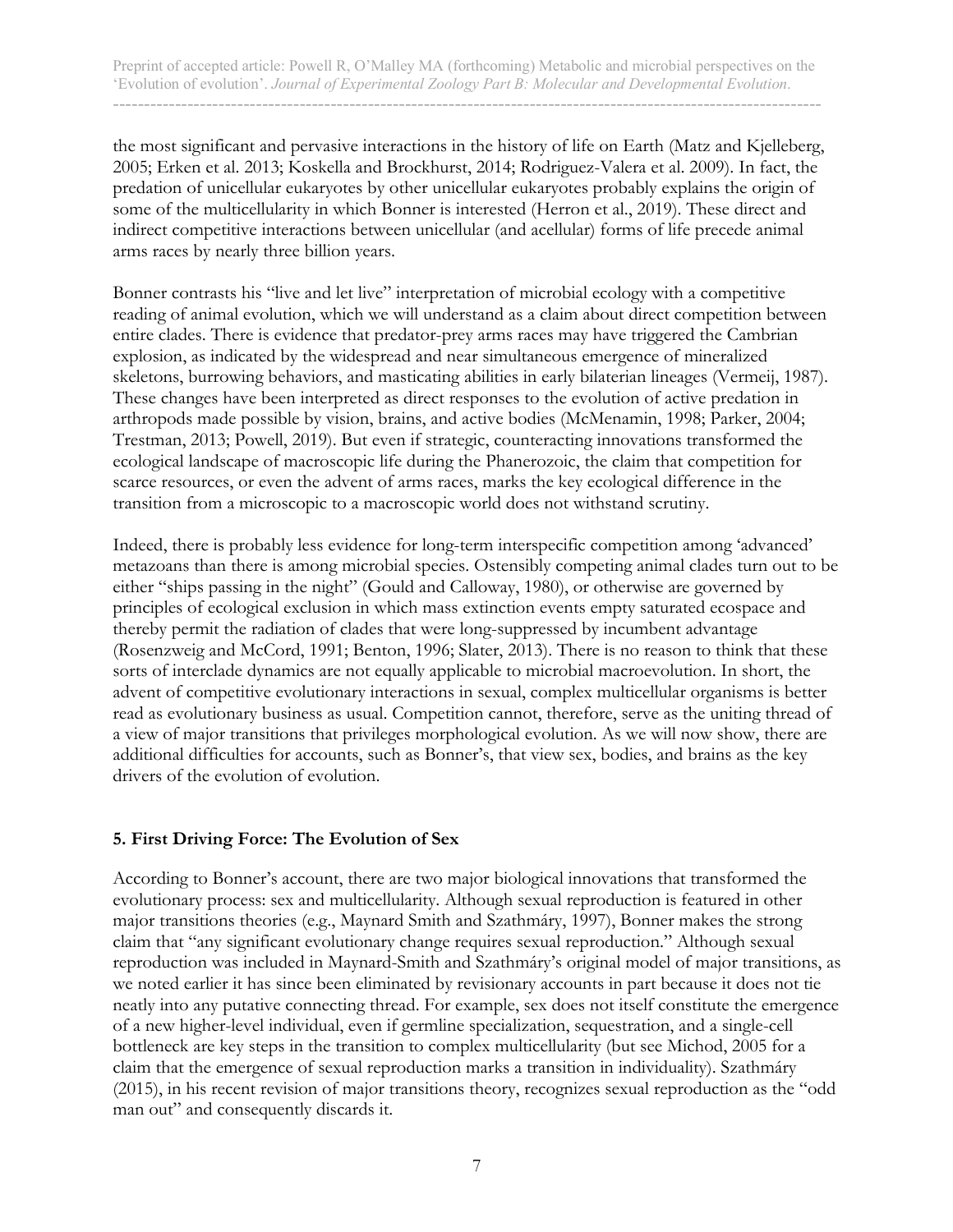However, if the axis of a major transition theory is not hierarchy but rather evolvability, as it is in Bonner's account, then there is a more compelling basis for including sex. There is a long history of discussion about whether sex, which Bonner defines as meiosis and gamete fusion, enhances evolvability. The idea that sex created a genetic combinatorial explosion which dramatically enhanced the "blind variation" component of natural selection, though highly plausible, has been difficult to demonstrate, in part because the impact of segregation and recombination on levels of variation has been hard to gauge (for a discussion, see Otto and Lenormand, 2005). Even if its role in enhancing evolvability explains the maintenance of sex once it originated, other explanations are probably necessary to account for its origins, such its function in DNA repair, the coevolutionary response of host to parasites, and the jettisoning of mutational load that lineages have accumulated through 'Muller's ratchet' (Michod and Levin, 1988; Barton and Charlesworth, 1998).

More importantly, sex is not the only innovation in gene recombination to have achieved these evolvability effects—in fact, it may not even be the most important gene-recombinatory mechanism to have done so. Full-blown sex is not necessary for the increase in raw diversity that enables natural selection to search otherwise inaccessible regions of functional space. Recombination of genetic resources does the same thing by way of similar processes. The most basic forms of this capacity are lateral gene transfer and the prokaryotic version of homologous recombination (Lawrence and Retchless, 2009). Both of these mechanisms evolved in an exclusively prokaryotic world. Lateral gene transfer was of monumental importance to the early phases of life on Earth, as well as to the spread of metabolic innovations (e.g., oxygenic photosynthesis, reduction-oxidation pathways) that continue to sustain life on the planet (Falkowski et al., 2008). In light of this history, we think it is better to interpret sex as a complicated solution to an old problem of how to capitalize on communal innovations (Erwin 2015). The novelty of sex is to solve the perennial problem of innovation-sharing within a new framework of eukaryotic constraints. Such constraints include, first and foremost, the nucleus, which mostly serves to protect the eukaryote genome from parasexual gene exchange, as well as the sequestered germline in animals, which is probably a solution to replication conflicts that arose in transitions to complex multicellularity.

A broader focus on gene sharing throughout the biosphere, rather than a narrow focus on sex in eukaryotes, would enable Bonner's account to avoid progressivist pitfalls and avoid omitting innovations, such as lateral gene transfer and homologous recombination, that by his own criterion of evolvability ought to be included. At the same time, gene exchange mechanisms are not the only innovations that have transformed the space of evolutionary possibility. Modularity—the ability of genes and traits to be modified independently of one another—is also key to evolvability (Wagner and Altenberg, 1996). Adaptations can only be cumulatively shaped by selection if traits can be modified without wreaking collateral havoc on other critical features of the organism (Lewontin, 1978). Sex may contribute to genetic modularity (Misevic, Ofria and Lenski, 2006) and therefore to evolvability, but so too will any number of innovations that play a role in the modular re-structuring of the genotype-phenotype map. It is unclear, therefore, why sex—or even gene recombination writ large—should be the central focus of a theory of major transitions that pivots around the concept of the evolution of evolution. Finally, although the invention of sex probably increased the adaptive potential of eukaryotes, it is unclear how it figures in the emergence of plants and animals, given that the evolution of meiosis predates organ-grade multicellularity by over a billion years (Dacks and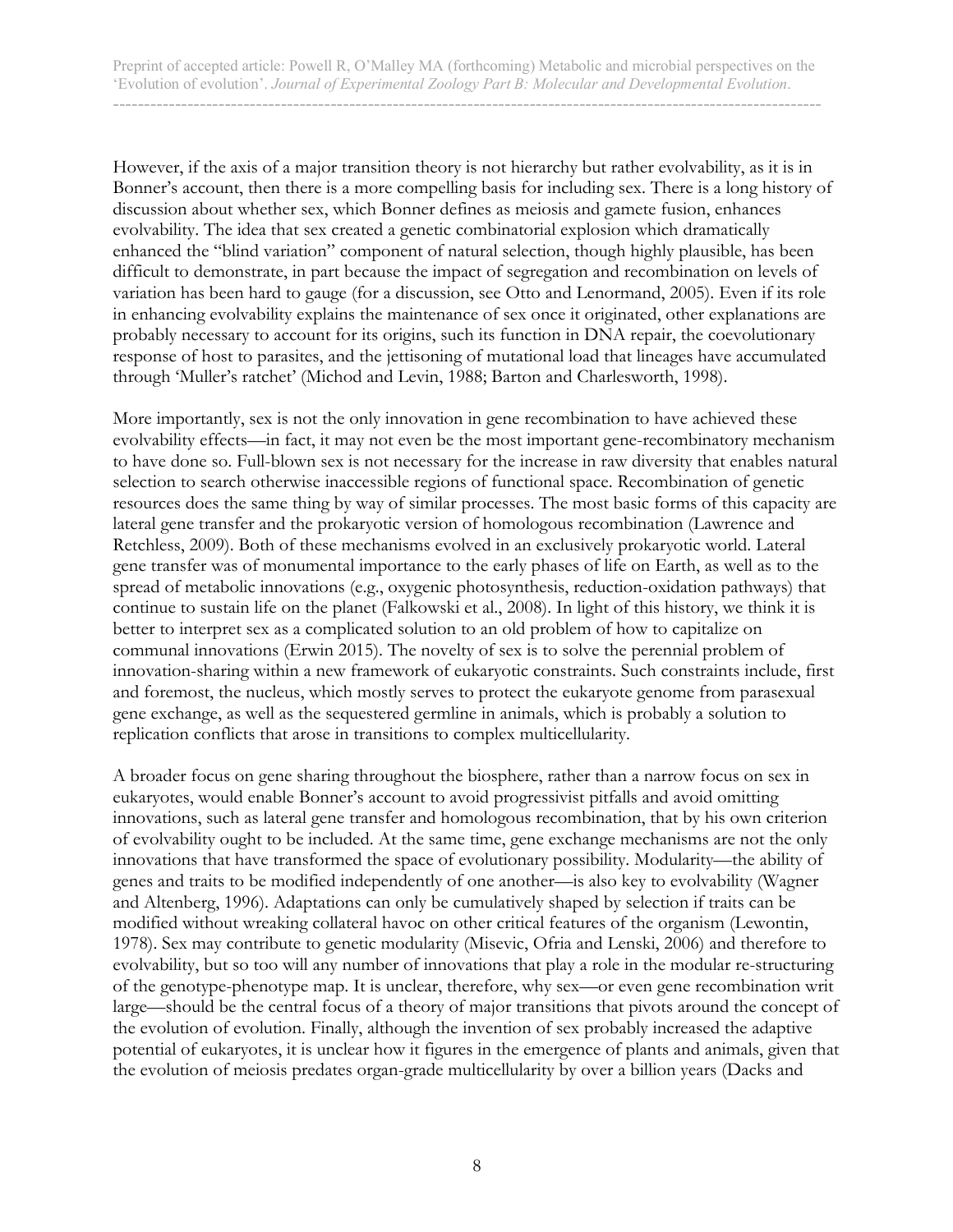Roger, 1999). This point illustrates once again that any theory that neglects unicellular innovations and their context will fail to capture and explain key evolutionary transformations.

## **6. Second Driving Force: The Evolution of Bodies and Brains**

For the final two stages of his scheme, Bonner homes in on multicellularity and nervous systems (see Table 1). These innovations are widely regarded as having opened up new phenotypic search space (Alberch, 1991; Maynard Smith and Szathmáry, 1997), and thus they fit squarely into the evolvability theme. With the evolution of full-scale bodies, life became truly three-dimensional and hyper-specialized; with the evolution of centralized nervous systems (likely in coevolution with increasingly sophisticated image-forming sensory modalities), life evolved novel capacities for action that allowed for new ecological possibilities. However, there are many other key animal innovations that opened up new adaptive zones to equally significant macroevolutionary effect. Not including these innovations in even a metazoan-centric account of evolutionary transitions makes any chosen list of events look somewhat arbitrary.

For instance, the genetic-developmental 'toolkit' (especially long-range *cis*-regulatory components) that permitted the epigenetic specialization of cell lines and the construction of complex anatomies is unique to metazoans and commonly hypothesized as central to the origin of animals (Sebé-Pedrós et al., 2016; Erwin, 2009; Erwin and Davidson, 2009). Other regulatory genes and mechanisms can be found in the unicellular ancestors of metazoans (Bråte et al., 2018), and the cooption and complexification of these pre-existing machineries made major contributions to the great burst of novelty associated with the evolutionary radiation of animals. Further innovations that were crucial for animal multicellularity include mechanisms for intercellular adhesion and signaling, and these too are found in unicellular predecessors to animals (Grau-Bové et al., 2017). In addition, at least some protein-coding genetic novelty also contributed to the restructuring of the metazoan genotypephenotype map (Paps and Holland, 2018). Even if sex was a necessary condition for these innovations, a view that focuses on sex is simply not going to capture the key difference-making factors that drove the origin and diversification of the metazoans.

Neither will a focus on nervous systems capture the full range of causal factors underlying metazoan morphological diversification. The gut—an anatomic innovation central to animal metabolic capacities—was arguably as crucial to the advent and diversification of animal multicellularity as the evolution of nervous systems (Hejnol and Martindale, 2009). In fact, nervous systems and guts probably had a dependent evolutionary relationship (Arendt et al., 2015; Holland et al., 2013; Jékely, Keijzer and Godfrey-Smith, 2015). The evolution of the gut also correlates with the evolution of body size (Hejnol and Martín-Durán, 2015), which is a robust trend in evolution that Bonner's account aims to track and explain. Although centralized nervous systems are implicated in the competitive escalations that characterize the Cambrian explosion (see Vermeij, 1987), there are equally crucial metabolic contributions to animal competition, since the latter relies on the evolution of metabolically expensive brains and active bodies. Indeed, there are critical metabolic dimensions to all of the episodes that Bonner and other major transition theorists identify. These dimensions form the basis of our positive account, which we will now describe.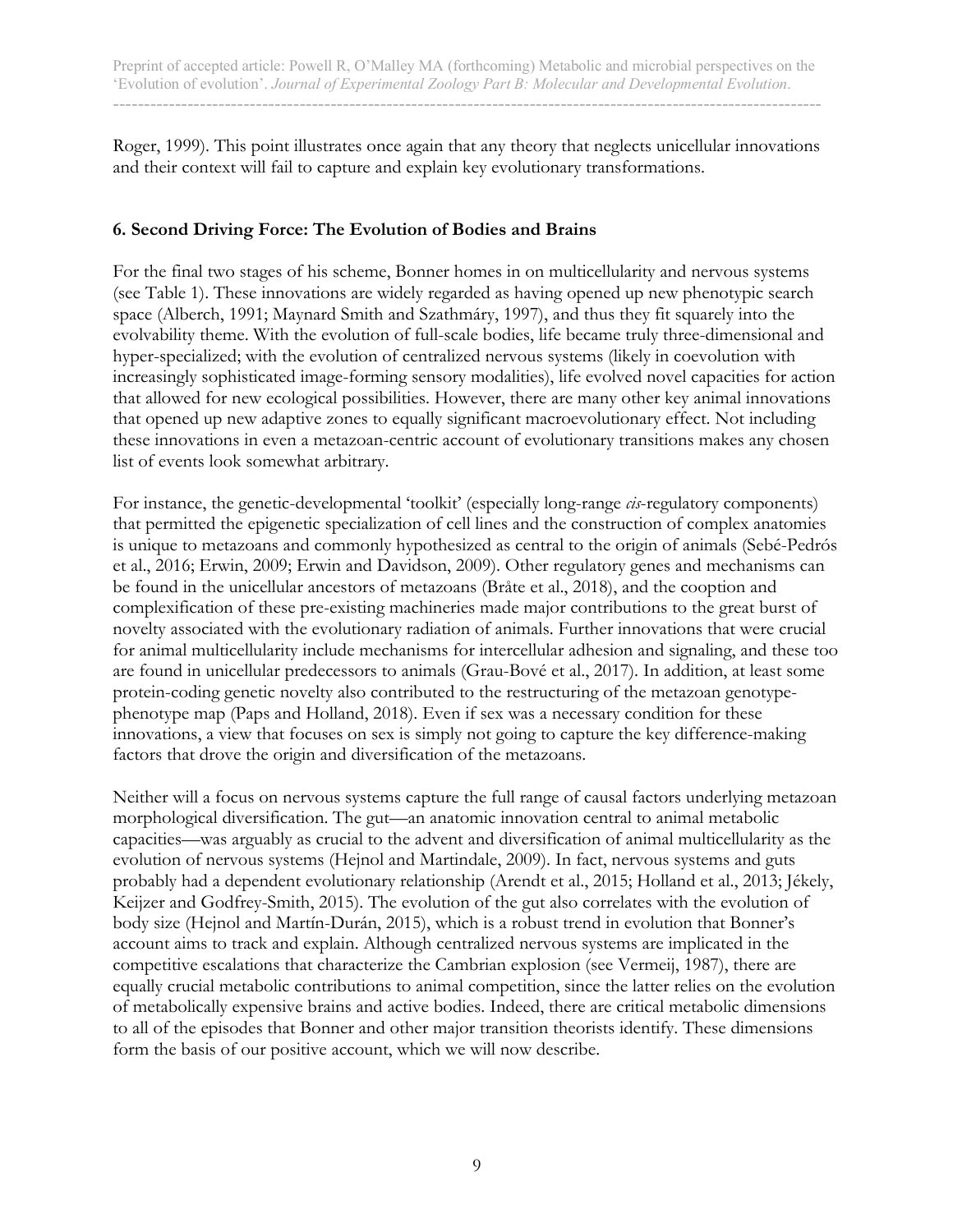# **7. Toward a Richer, Horizontal Perspective on the History of Life**

The tendency to focus on the role of sexual reproduction and multicellularity in the history of life is symptomatic of a deeper 'paradigmatic' problem with major transitions theory. Namely, such explanations tend to overlook the metabolic innovations that accompanied these key 'vertical' transformations. Theories of major transitions, including Bonner's, have tended to focus on the *vertical dimension* that includes hierarchies (especially of individuality), replication and reproduction down the generations, and three-dimensional multicellular achievements. A focus on *horizontal* events and processes, on the other hand, includes (i) functional complexification within existing hierarchical levels, (ii) ecological interactions between clades and entities at the same hierarchical level, and (iii) innovation exchange across rather than down generations of lineages.

Metabolism dominates and unites all three of these horizontal features of the living world. Metabolism is the biologically structured conversion of energy and carbon, or, more abstractly, how cells and living systems persist in states that are far from thermodynamic equilibrium. All other physiological processes of the cell rely on metabolic functions. As we have already noted, the most consequential metabolic innovations all occurred at the 'level' of the prokaryote cell during the early phases of life. Earth-shaping metabolic innovations proliferated throughout the biosphere via lateral gene transfer, and they continue to drive the Earth's major biogeochemical cycles through symbiotic metabolic linkages that have persisted over eons of geological time and across tremendous turnover in taxa.

We are not suggesting that metabolism is the single true thread that can bind all major evolutionary turning points into a single unified account. Indeed, in light of the grand explanatory goals we attribute to major transitions theory, we are not optimistic that such a monistic theory can be achieved, given the causal diversity and contingent nature of the underlying subject matter. Rather, we are simply arguing that metabolic processes cannot be ignored in any account of macroevolution that tries to understand how life came to be as it is, what the most important turning points in life's history are, and how these key events occurred. Metabolism is indispensable regardless of whether the focus is on evolutionary transitions in individuality or broader notions of evolvability.

There is nothing inherently wrong with black-boxing metabolism in order to explore how certain obstacles to vertical transitions (such as the emergence of higher-level individuals) were overcome. Idealization is an indispensable part of scientific theorizing, model building, and research; whether abstractions are harmful depends entirely on the explanatory goals and context. However, if the goal of major transitions theory is to understand the events and processes that shaped the organization of life in its broadest strokes, including its vertical dimensions, then metabolism cannot be taken as a stipulated background condition. There is no basis by which to privilege replication over metabolism with respect to the defining features of life, its evolution, or key shifts in its organization.

Our previous work sets out how a more interactionist 'horizontal' dimension contributes to major transitions theorizing (O'Malley and Powell, 2016). In brief, we argue that by including networks of energy exchange, various methods of gene exchange (especially of metabolic modules), and key symbiotic dependencies we can gain a fuller view of evolutionary turning points and provide better explanations of classic upgrades in vertical complexity. We would minimally include in such a list the origin of life, the divergence of Bacteria and Archaea, the piecing together of key metabolic pathways able to exploit and transform the Earth (including the emergence of oxygenic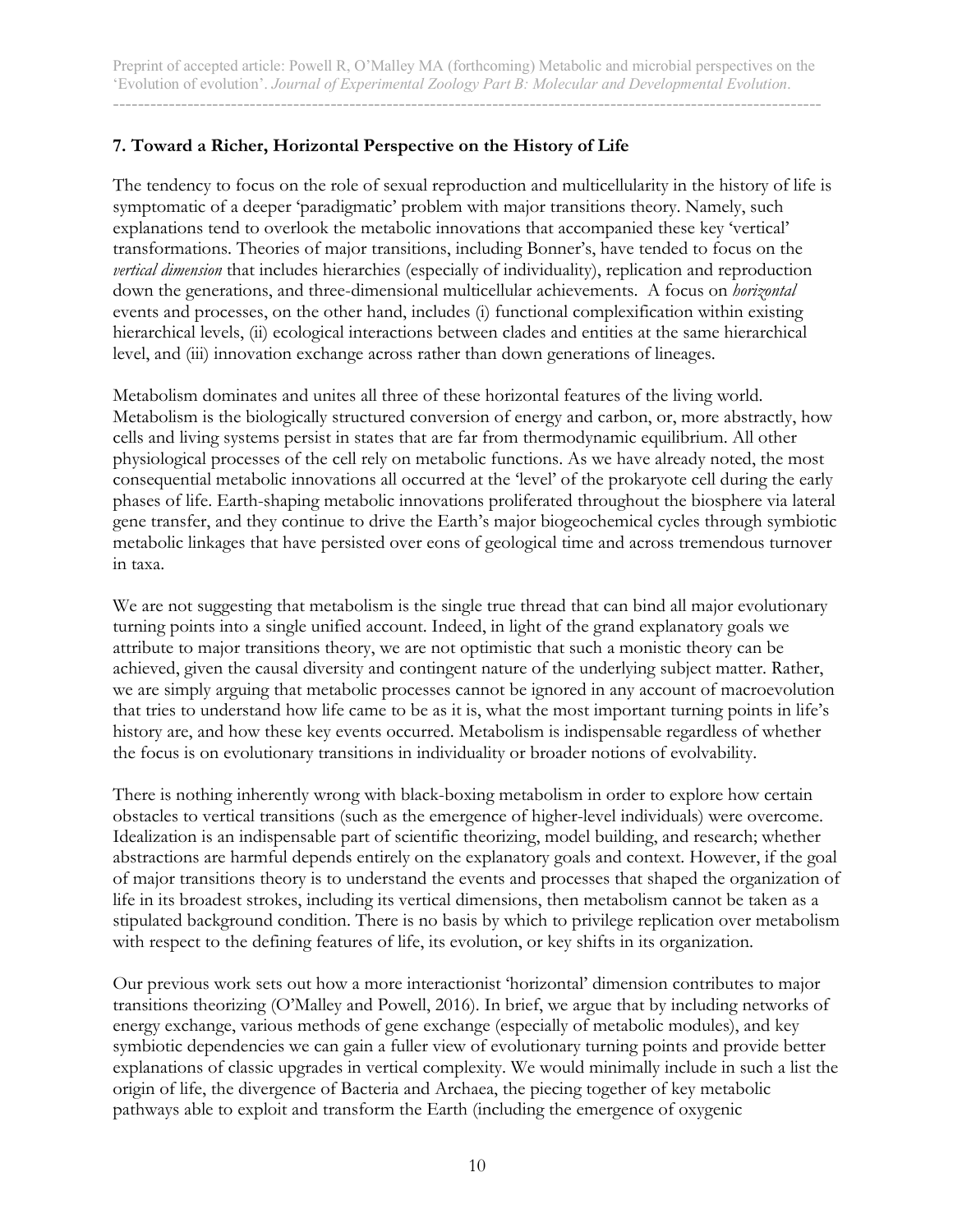photosynthesis and oxygenation of the planet), the origin of eukaryotic cells, and the acquisitions of plastids. These events had profound evolutionary and ecological consequences and yet they have been largely left out of discussions of major transitions.

How are the events above captured by metabolism, and why are they major? The origin of life is most completely theorized as the encapsulation of metabolic and replication capacities within a cell membrane. Such membranes prevent the diffusion of metabolic processes and products, thus enabling energetic balances to be put toward the making of more cells and self-maintaining biosynthesis (Morowitz et al., 1988). What is most notable in this early phase of life is the great diversification of metabolic functions, with all the major metabolic pathways constructed in the first 1.5 billion years of cell evolution. In this 'aeon of biological innovation' (Falkowski, 2006), two remarkable events stand out. The first is the primeval divergence of cell types into Bacteria and Archaea (Sojo et al., 2014). These are the two basic domains of life, because eukaryotes are probably best understood nowadays as a peculiar clade within Archaea (Williams et al., 2013). What distinguishes these two domains is their membranes, which enable metabolic capacities, and the replication machineries that are sustained by their metabolisms. All the diversity we cherish on the planet today is 'merely' diversification within archaeal or bacterial lineages (or their fusion, aka eukaryotes), whether we examine this diversity genetically or metabolically. Their divergence, therefore, is indisputably major.

The other extraordinary event that brings this first aeon of innovation to a conclusion and opens up a new era of evolution is the bacterial invention of oxygenic photosynthesis (Buick, 2008; Knoll, 2003). Perhaps in itself this metabolic breakthrough is no more functionally remarkable an event than the emergence of any other novel metabolic pathway, but in this case the consequences for the future history of life were profound. We humans are here today because of the Great Oxidation Event that occurred  $\sim$  2.7 billion years ago and has been maintained by microbial communities and symbioses ever since. Oxygen gains were initially modest under a purely bacterial regime, but with the emergence of eukaryotes a billion years later and the tendencies of some eukaryote lineages to acquire cyanobacterial and then full-blown algal cells endosymbiotically (Archibald, 2009; Keeling, 2010), the oceans and atmosphere attained modern oxygen levels. Any scheme of major evolutionary transitions that does not include the microbial metabolisms that transformed the planet oxygenically is manifestly incomplete.

Microbial metabolic innovations are also implicated in the origin of eukaryotes—a classic major transition that turns up in nearly every account no matter what its theoretical motivations. One influential view has it that eukaryogenesis was initiated and driven by a key 'horizontal' event: the endosymbiotic acquisition of the mitochondrion, which is thought to have provided massive energetic benefits by increasing membrane surface area for ATP-synthesis (Martin et al. 2015). There have been several recent challenges to this view (e.g., Pittis and Gabaldón 2016; Hampl et al. 2019; Lynch and Marinov 2015; Booth and Doolittle 2015), along with vigorous rebuttals (see, e.g., Lane and Martin 2016; 2015; Martin 2017; McBride 2018). Regardless of how this debate is ultimately resolved, adjudicating competing hypotheses of eukaryogenesis requires that we take into account key cellular features involved in making a metabolic living: phagocytosis (cell membrane innovations that allow for the engulfment and ingestion of food sources) or mitochondria. Could the emerging eukaryote cell generate sufficient energy to support complex biosynthesis through phagocytosis alone? Did the evolution of phagocytosis itself require a mitochondrial boost? How did the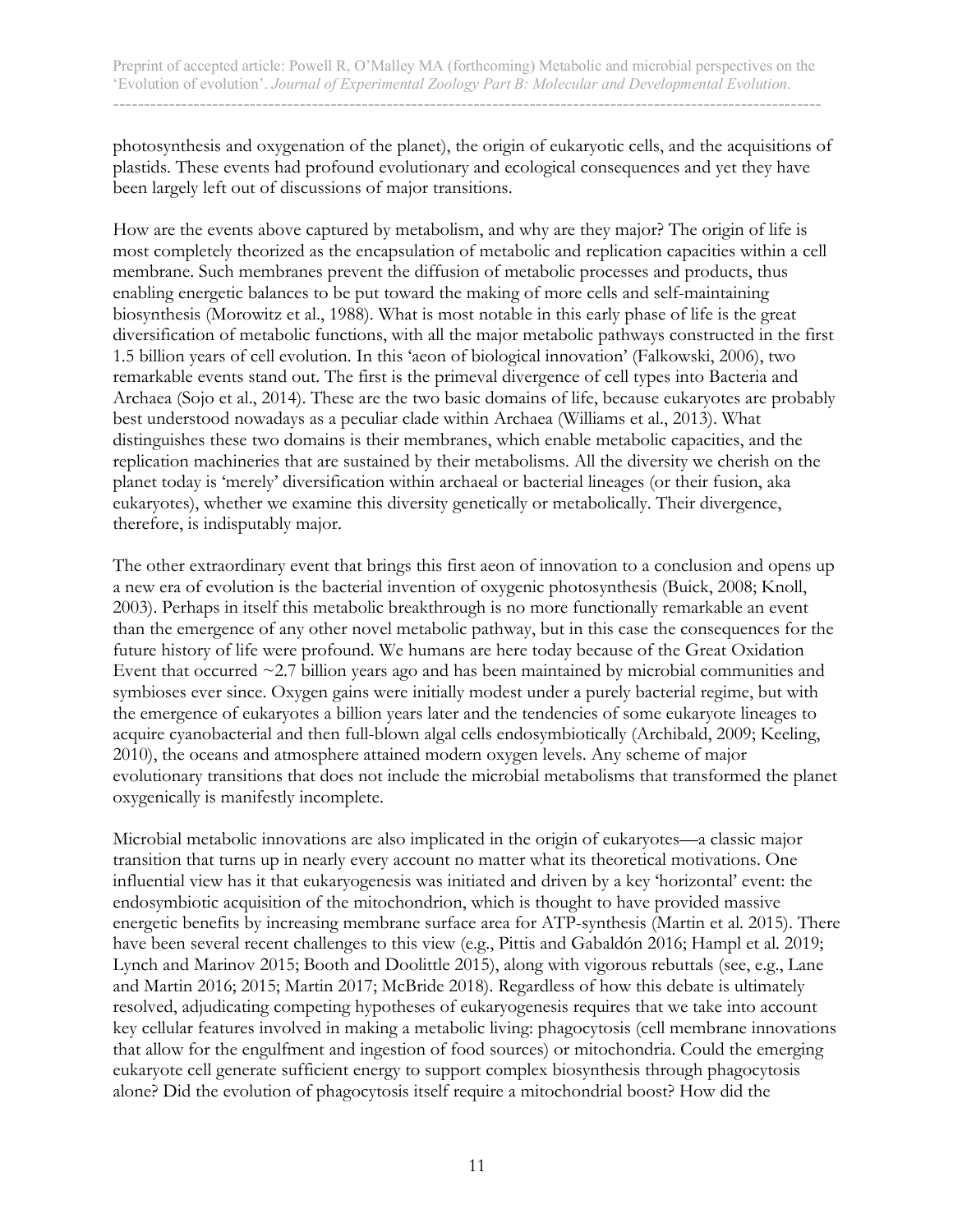protoeukaryote pay metabolically for a larger genome and its associated complexifying cellular machinery? Did the acquisition of the mitochondrion suddenly push this previously unexceptional lineage over a new bioenergetic threshold? Or was metabolism an unperturbed background condition that simply supported classic microevolutionary forces that gradually constructed the eukaryotic cell? Whatever the answers to these questions, a metabolic perspective is critical to an understanding of the origin and evolution of this new cell type, which was of crucial importance for the evolution of complex multicellular life. Merely pointing to the merger of previously independent replicators (e.g., Maynard Smith and Szathmáry, 1997) or sex (e.g., Bonner, 2019) does not provide a sufficient explanation of this event. Metabolism must be an integral part of the story.

Not only does a horizontal metabolic perspective include more events from the first two billion years of the evolution of life that continue to sustain the biosphere today, avoiding progressivist connotations, but it also helps explain other classic evolutionary transitions. For example, the diversification and complexification of animals cannot be understood without analysing feeding modes and their metabolic advantages (Mills and Canfield, 2017). Even the origin of sexual reproduction itself may have a potentially metabolic explanation, in that sex may function as a mechanism to control mitochondria, a key metabolic 'innovation' of eukaryotes (Blackstone, 2013). Other diagnostic features of the eukaryote cell, such as the nucleus, may also be a defensive response to mitochondrial acquisition (Martin and Koonin, 2006). Our point is not that vertical aspects (such as replication conflicts) are irrelevant to these events, but rather that the metabolic side of the equation is equally indispensable for understanding them.

In what ways is metabolism about 'the evolution of evolution'? This occurs in several dimensions. First, and possibly most banally, metabolism is inevitably involved in virtually any event brought to the foreground by any particular theory of major evolutionary transitions. For example, the origin and diversification of animals occurred within an environment structured by the availability of oxygen, which allowed extensive modifications of existing metabolic pathways. Some of these pathways and reactions are unique to and potentially formative of the energy-intensive demands of animal and plant bodies (Raymond and Segrè, 2006). Second, and more interestingly, most transitional events are either initiated by metabolic innovations or strongly canalized by them. The eukaryote cell is a good exemplification of this point, no matter which side of the current debate is favoured. The very nature of eukaryotes is defined and established by metabolic capacities. Third, and probably most importantly, the transformations wrought by metabolism are far-reaching, involving ecological and organismal transitions to new modes of life and interaction. Metabolism in numerous instances has transformed the basic evolutionary forces operating on populations by presenting utterly novel regimes of selection along with brand new organismal capacities for dealing with these pressures. The most groundbreaking of these innovations (the basic metabolic pathways, including oxygenic photosynthesis) all occur early in the course of life and continue even now to shape evolutionary possibilities across the planet, including the most consequential 'vertical' transitions in hierarchy.

Although we have attempted to shift the focus of major transitions theory onto metabolism, we concede that a number of explanatory perspectives are unavoidable if we want to understand major turning points in the history of life. Modes of genetic replication and regulation, morphological innovations, and behavioural novelties are also crucial to understanding the Big Picture of life on Earth. We emphasize metabolism because it is often taken as a stipulated backdrop and its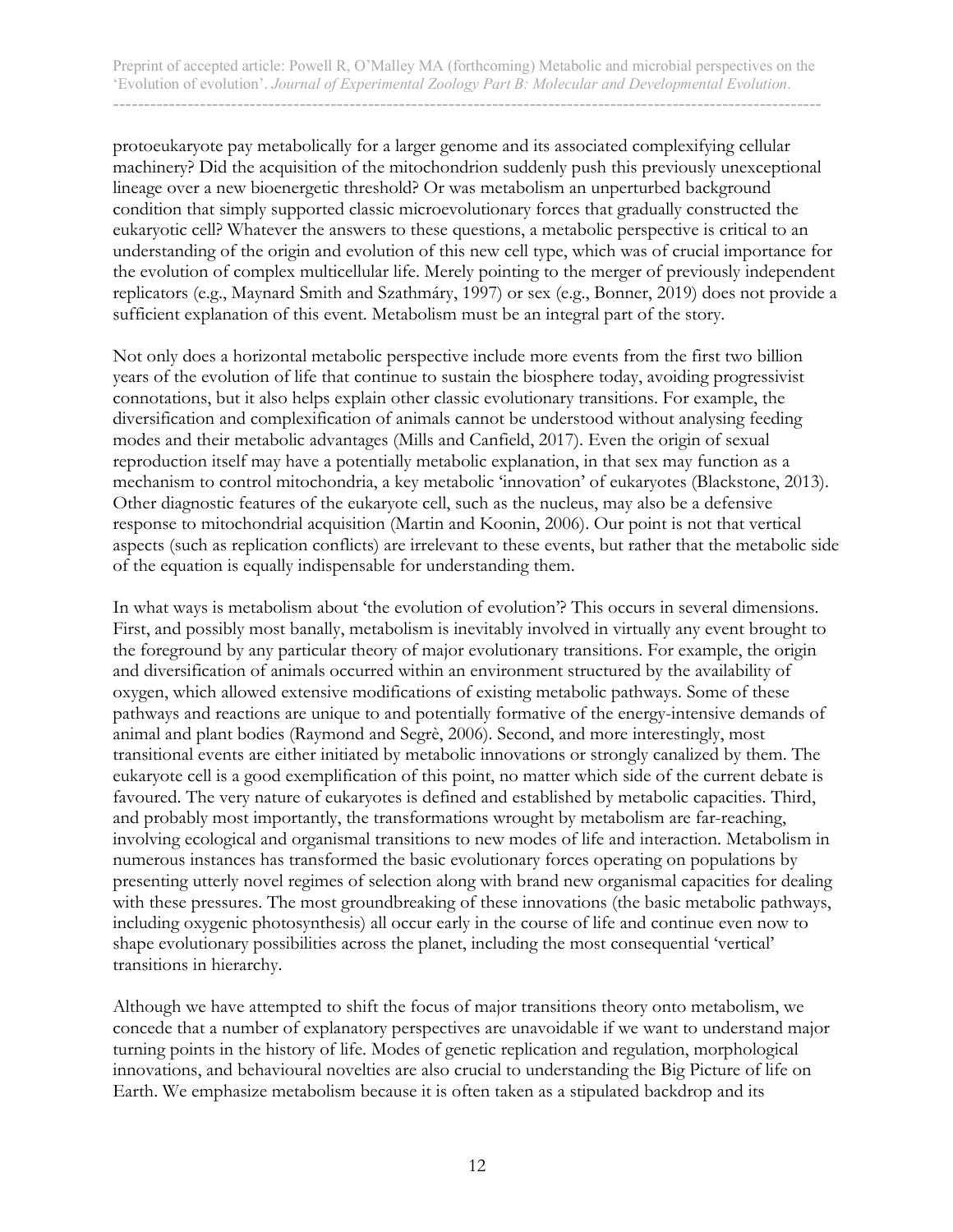evolutionary events and explanations are overlooked not only in discussions of major transitions, but also in more clade-restricted contexts such as evodevo. Our aim is to draw attention to the major theoretical benefits of metabolism and its equal centrality to all life, big and small, on Earth or anywhere else it may evolve. Metabolism is undoubtedly a major explanatory force in the first two billion years of life, and it is implicated in all of the classic subsequent events that serve as the focal point of other major transition theories. It also avoids the inherent problems of such theorizing. A horizontal, interactionist picture of life does not result in a progressivist theory that culminates in humans (who can make no claim to metabolic superiority), and metabolism is an explanatorily unifying process that connects events across the entire tree of life—in all lineages, at all timescales. Not all major transitions theorists need to dwell on metabolism at length, but we do suggest they at least justify minimizing its contribution to their accounts.

Finally, some might think that the goal of major transitions theory is to reveal law-like patterns in macroevolution. If this is the goal, then it might justify the exclusion of historically contingent events (such as those we discuss above) no matter how critical they were to the actual history of life. As we understand it, however, the goal of major transition theory is to explain the overarching structure of life on Earth—and explaining this structure will almost certainly require appealing to historically contingent events as well as to law-like processes. Revealing how contingency and necessity have shaped the history of life on Earth should be one of the chief aims of major transitions research.

#### **8. Conclusions**

Theorizing and schematizing key events in macroevolution is a valuable exercise. The demands of doing so have been greatly increased since Maynard Smith and Szathmáry set out their thoughtprovoking manifesto. Even critical responses to their scheme have contributed greater insights into macroevolution, more careful analyses of key concepts such as complexity and individuality, and better explanations for major turning points. Our aim has been to put Bonner's recent efforts into this broader theoretical context and to suggest several general aspects of major transitions that still require attention whatever one's theoretical allegiances. To restate our positive messages: metabolism is a key contributing and innovating process in macroevolution, but it is not the single connecting thread that explains all; microbes and metabolic capacities are deeply implicated in all eras of life and explanations of major turning points, including key events in the evolution of macroscopic life. Although we disagree with several points of Bonner's account, we believe it will stimulate further reflections on how to explain—and celebrate—the history of life in *all* its diversity, complexity, and grandeur.

#### **9. References**

Alberch, P. (1991). From genes to phenotype: dynamical systems and evolvability. *Genetica,* 84, 5-11.

Archibald, J. M. (2009). The puzzle of plastid evolution. *Current Biology*, 19, R81–R88.

Arendt, D. et al. (2015). Gastric pouches and the mucociliary sole: setting the stage for nervous system evolution. *Philosophical Transactions of the Royal Society B: Biological Sciences,* 370(1684), 20150286.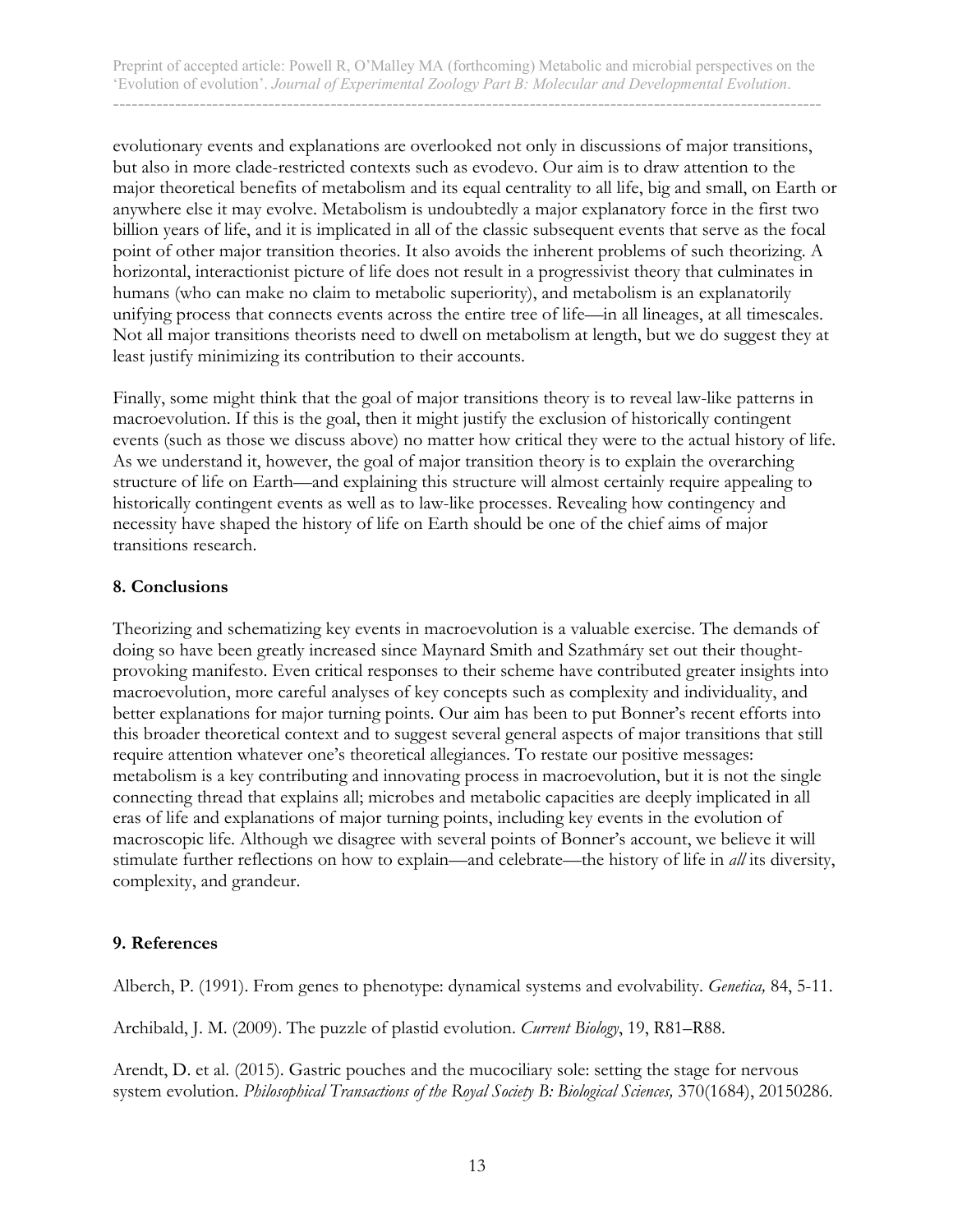Barton, N.H. and Charlesworth, B. (1998). Why sex and recombination? *Science* 281(5385), 1986- 1990.

Benton, M.J. (1996). On the nonprevalence of competitive replacement in the evolution of tetrapods. In Valentine, J.W. (ed.)*, Evolutionary paleobiology,* University of Chicago Press, pp. 185-210.

Bonner, J.T. (2019). The evolution of evolution. *Journal of Experimental Zoology Part B: Molecular and Developmental Evolution*. doi:10.1002/jez.b.22859

Bourke, A.F.G. (2011). *Principles of social evolution*. Oxford University Press.

Booth A., and Doolittle, W.F. (2015). Eukaryogenesis, how special really? *Proceedings of the National Academy of Sciences*, USA 112(33), 10278–10285.

Brandon, R. (2014). Natural selection. *The Stanford Encyclopedia of Philosophy*, E.N. Zalta (ed.), https://plato.stanford.edu/archives/spr2014/entries/natural-selection/.

Bråte, J. et al. (2018). Unicellular origin of the animal microRNA machinery. *Current Biology*, 28, 3288-3295.

Buick, R. (2008). When did oxygenic photosynthesis evolve? *Philosophical Transactions of the Royal Society London B*, 363, 2731–2743.

Butterfield, N. J. (2011). Animals and the invention of the Phanerozoic Earth system. *Trends in Ecology & Evolution,* 26, 81-87.

Calcott, B., and Sterelny, K. (2011). *The major transitions in evolution revisited*. MIT Press.

Dacks, J. and Roger, A.J. (1999). The first sexual lineage and the relevance of facultative sex. *Journal of Molecular Evolution* 48, 779-783.

De Winter, W. (1997). The beanbag genetics controversy: Towards a synthesis of opposing views of natural selection. *Biology and Philosophy* 12(2): 149-184.

Erken, M., et al. (2013). The rise of pathogens: predation as a factor driving the evolution of human pathogens in the environment. *Microbial Ecolo*gy, 65, 860–868.

Erwin, D.H. (2009). Early origin of the bilaterian developmental toolkit. *Philosophical Transactions of the Royal Society B: Biological Sciences 364*(1527), 2253-2261.

Erwin, D.H. (2015). A public goods approach to major evolutionary innovations. *Geobiology* 13, 308– 315.

Erwin, D.H. and Davidson, E.H. (2009). The evolution of hierarchical gene regulatory networks. *Nature Reviews Genetics,* 10(2), 141.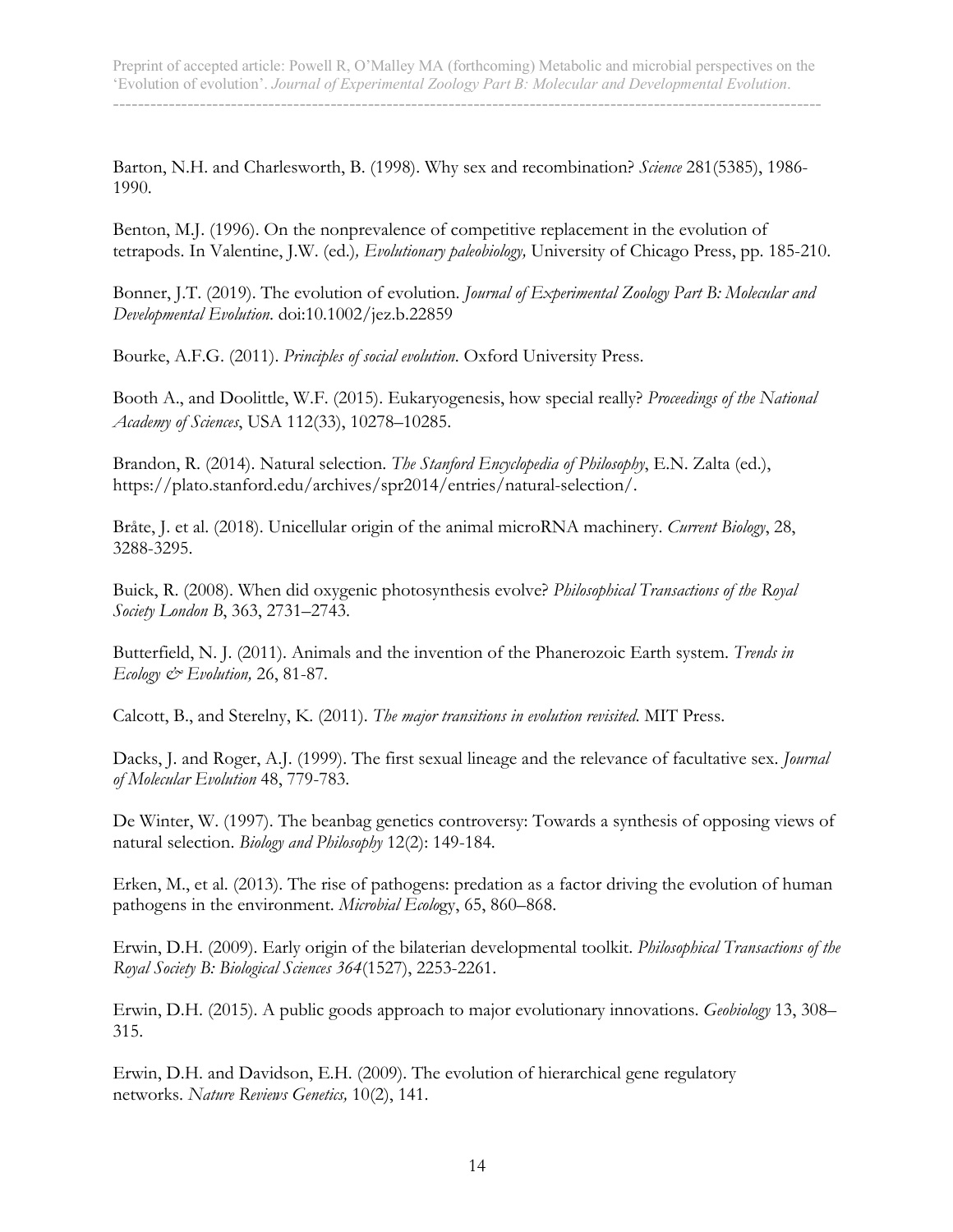Falkowski P.G. (2006). Tracing oxygen's imprint on earth's metabolic evolution. *Science*, 311, 1724– 1725.

Falkowski P.G., Fenchel T., and DeLong E.F. (2008). The microbial engines that drive Earth's biogeochemical cycles. *Science,* 320, 1034–1039

Fredrickson, A.G. and Stephanopoulos, G. (1981). Microbial competition. *Science,* 213, 972-979.

Gause, G.F. (1934). *The struggle for existence*. Williams and Wilkins.

Gilbert, S.F. (2019). Evolutionary transitions revisited: holobiont evo-devo. *Journal of Experimental Zoology Part B: Molecular and Developmental Evolution*.

Gould, S.J. (1997). *Life's grandeur: the spread of excellence from Plato to Darwin*. Vintage.

Gould, S.J. and CalIoway, C.B. (1980). "Clams and brachiopods-ships that pass in the night." *Paleobiology* 6: 383-396.

Grau-Bové, X., et al. (2017). Dynamics of genomic innovation in the unicellular ancestry of animals. *Elife,* 6, e26036.

Hampl, V., Čepička I., and Eliás, M. (2019). Was the mitochondrion necessary to start eukaryogenesis? *Trends in Microbiology,* 27, 96-104.

Hardin, G. (1960). The competitive exclusion principle. *Science,* 131(3409), 1292-1297.

Hejnol, A. and Martindale, M.Q. (2009). The mouth, the anus, and the blastopore—open questions about questionable openings. In M.J. Telford and T.J. Littlewood (eds.), Animal evolution: genomes, fossils, and trees, pp. 33-40.

Hejnol, A. and Martín-Durán, J.M. (2015). Getting to the bottom of anal evolution. *Zoologischer Anzeiger-a Journal of Comparative Zoology,* 256, 61-74.

Hendrikse, J. L., Parsons, T. E., Hallgrímsson, B. (2007). Evolvability as the proper focus of evolutionary developmental biology. *Evolution & Development*, 9, 393-401.

Herron, M. D. (2016). Origins of multicellular complexity: *Volvox* and the volvocine algae. *Molecular Ecology,* 25(6), 1213-1223.

Herron, M.D., Borin, J.M., Boswell, J.C., et al. (2019). De novo origins of multicellularity in response to predation. *Scientific Reports*, 9, 2328.

Holland, L. Z., Carvalho, J. E., Escriva, H., et al. (2013). Evolution of bilaterian central nervous systems: a single origin? *EvoDevo,* 4, 27.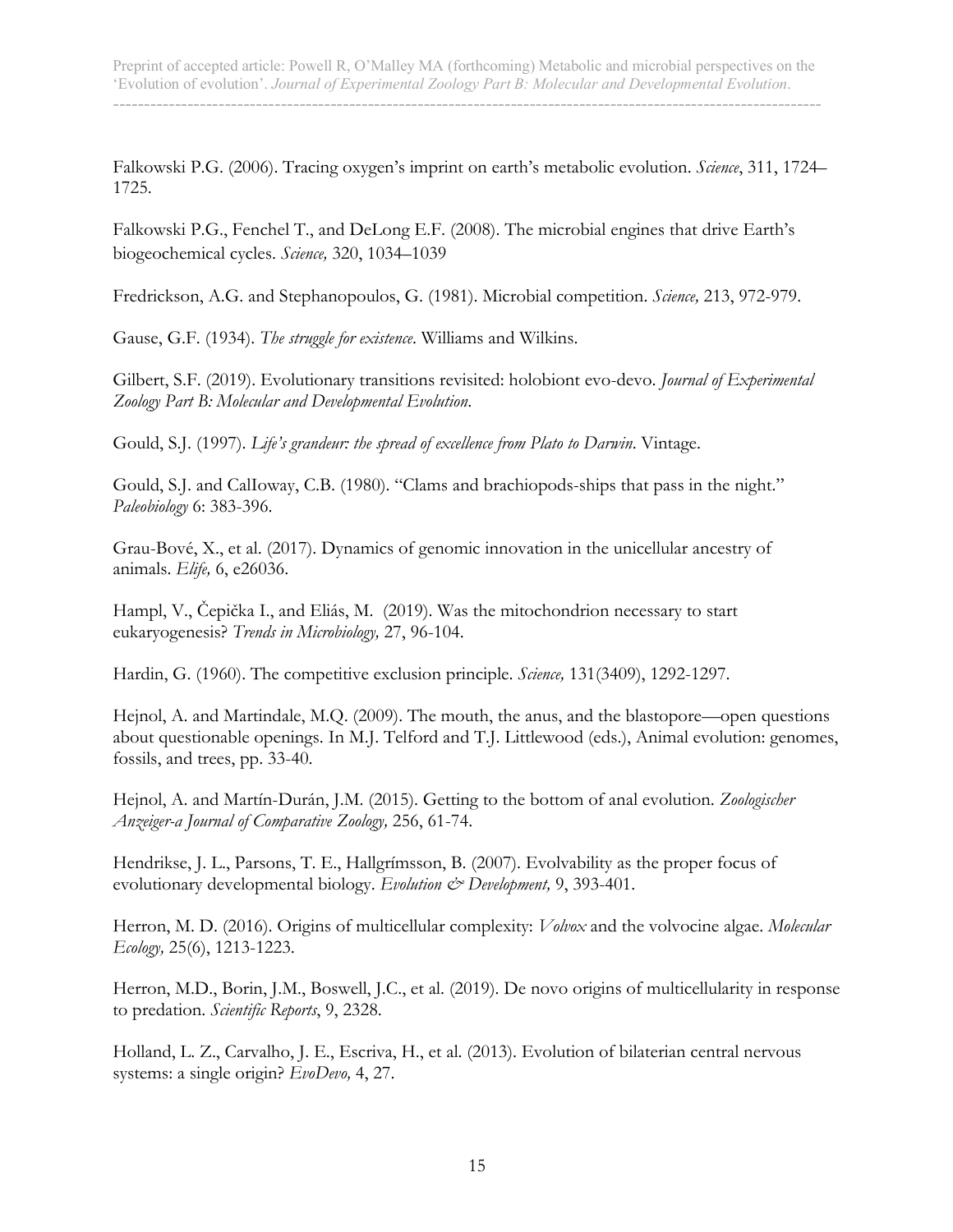Jékely, G., Keijzer, F., and Godfrey-Smith, P. (2015). An option space for early neural evolution. *Philosophical Transactions of the Royal Society B: Biological Sciences,* 370(1684), 20150181.

Keeling, P. J. (2010). The endosymbiotic origin, diversification and fate of plastids. *Philosophical Transactions of the Royal Society London B*, 365, 729–748.

Knoll, A.H. (2003). The geological consequences of evolution. *Geobiology*, 1, 3–14.

Knoll, A.H., and Bambach, R.K. (2000). Directionality in the history of life: diffusion from the left wall or repeated scaling of the right? *Paleobiology,* 26(4), 1-14.

Koskella, B., and Brockhurst, M. A. (2014). Bacteria-phage coevolution as a driver of ecological and evolutionary processes in microbial communities. *FEMS Microbiology Reviews*, 38, 916-931.

Lane, N., and Martin, W.F. (2016). Mitochondria, complexity, and evolutionary deficit spending. *Proceedings of the National Academy of Sciences USA,* 113(6), E666-E666.

Lane, N., and Martin, W.F. (2015). Eukaryotes really are special, and mitochondria are why. *Proceedings of the National Academy of Sciences USA,* 112(35), E4823-E4823.

Lawrence, J.G., and Retchless, A.C. (2009). The interplay of homologous recombination and horizontal gene transfer in bacterial speciation. In Gogarten, M.B., et al. (eds), *Horizontal gene transfer: genomes in flux*. Springer, pp. 29-53.

Levin, D.A., and Anderson, W.W. (1970). Competition for pollinators between simultaneously flowering species. *The American Naturalist,* 104(939), 455-467.

Lewontin, R.C. (1978). Adaptation. *Scientific American* 293, 212-228.

Love, A.C. (2019). Evolution evolving? Reflections on big questions. *JEZ Part B: Molecular and Developmental Evolution*.

Lynch, M., and Marinov, G.K. (2015). The bioenergetic costs of a gene. *Proceedings of the National Academy of Sciences USA,* 112(51), 15690-15695.

Martin, W.F., Garg, S., and Zimorski, V. (2015). Endosymbiotic theories for eukaryote origin. *Philosophical Transactions of the Royal Society B: Biological Sciences,* 370(1678), 20140330.

Martin, W.F. (2017). Symbiogenesis, gradualism, and mitochondrial energy in eukaryote origin. *Periodicum Biologorum,* 119(3).

Martin, W., and Koonin, E.V. (2006). Introns and the origin of nucleus–cytosol compartmentalization. *Nature,* 440(7080), 41-45.

Matz, C., and Kjelleberg, S. (2005). Off the hook – how bacteria survive protozoan grazing. *Trends in Microbiology*, 13, 302-307.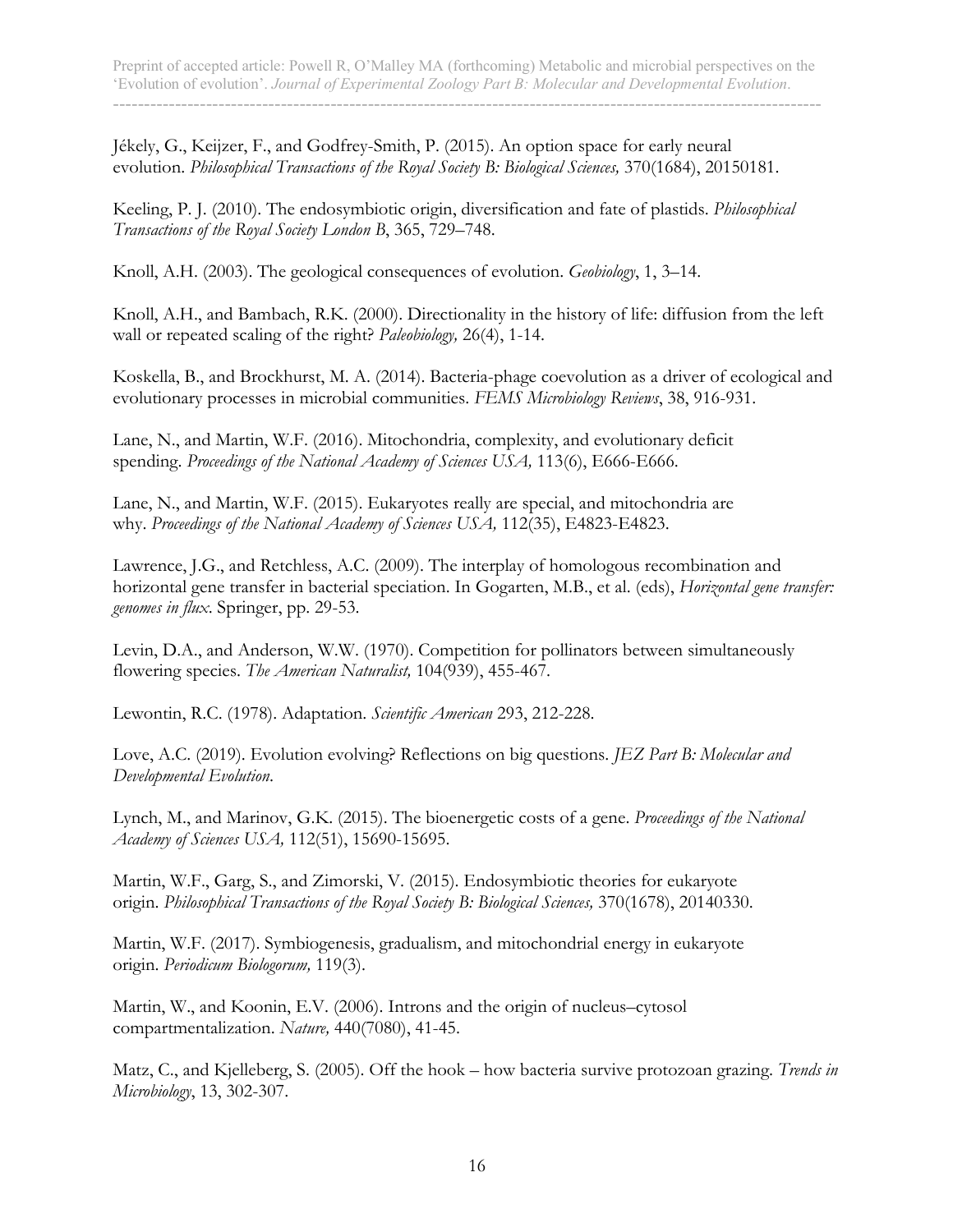Maynard Smith. J., and Szathmary, E. (1997). *The major transitions in evolution*. Oxford University Press.

McBride, H.M. (2018). Mitochondria and endomembrane origins. *Current Biology*, 28(8), R367-R372

McMenamin, A.S. (1998). *The garden of Ediacara: Discovering the first complex life.* Columbia University Press.

McShea, D.W. (2001). The hierarchical structure of organisms: a scale and documentation of a trend in the maximum. *Paleobiology* 27(2): 405-423.

McShea, D.W., and Simpson, C. (2011). The miscellaneous transitions in evolution. In Calcott, B., Sterelny, K. (eds.), *The major transitions in evolution revisited*, MIT Press, pp 17–33.

Michod, R.E. (2005). On the transfer of fitness from the cell to the multicellular organism. *Biology and Philosophy,* 20(5), 967-987.

Michod, R. E., & Herron, M. D. (2006). Cooperation and conflict during evolutionary transitions in individuality. *Journal of evolutionary biology* 19(5): 1406-1409.

Michod, R.E., and Levin, B.R. (eds.)(1988). *The evolution of sex: an examination of current ideas*. Sinauer Associates.

Mills, D.B., and Canfield, D.E. (2017). A trophic framework for animal origins. *Geobiology,* 15(2), 197-210.

Misevic, D., Ofria, C., and Lenski, R.E. (2006). Sexual reproduction reshapes the genetic architecture of digital organisms. *Proceedings of the Royal Society B: Biological Sciences,* 273(1585), 457-464.

Morowitz, H.J., Heinz, B., Deamer, D.W. (1988). The chemical logic of a minimum protocell. *Origins of Life and Evolution of the Biosphere*, 18, 281-287.

O'Malley, M. A., & Powell, R. (2016). Major problems in evolutionary transitions: how a metabolic perspective can enrich our understanding of macroevolution. *Biology & Philosophy,* 31(2), 159-189.

Otto, S.P., and Lenormand, T. (2002). Evolution of sex: resolving the paradox of sex and recombination. *Nature Reviews Genetics,* 3(4), 252.

Paps, J., and Holland, P.W. (2018). Reconstruction of the ancestral metazoan genome reveals an increase in genomic novelty. *Nature Communications,* 9, 1730.

Parker, A. (2004). *In the blink of an eye*. Basic Books.

Pigliucci, M. (2008). Is evolvability evolvable? *Nature Reviews Genetics, 9*(1), 75.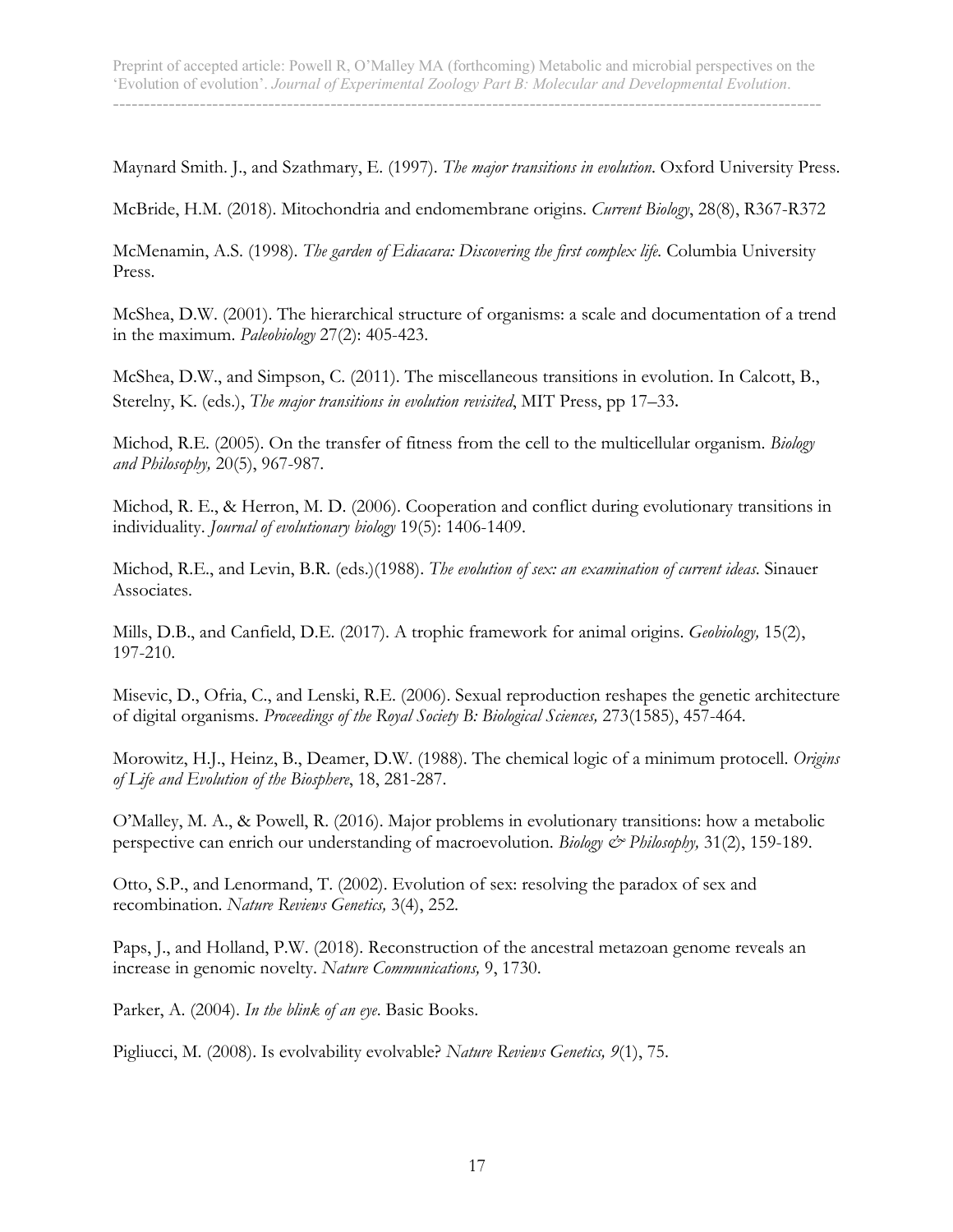Pittis, A.A., and Gabaldón, T. (2016). Late acquisition of mitochondria by a host with chimaeric prokaryotic ancestry. *Nature,* 531(7592), 101-104.

Powell, R. (2019). *Contingency and convergence: toward a cosmic biology of body and mind.* MIT Press.

Rao, V. and Nanjundiah, V. (2011). JBS Haldane, Ernst Mayr and the beanbag genetics dispute. *Journal of the History of Biology* 44(2): 233-281.

Raymond, J., Segrè, D. (2006). The effect of oxygen on biochemical networks and the evolution of complex life. *Science*, 311, 1764–1767

Richards, R.J. (2012). Darwin's principles of divergence and natural selection: Why Fodor was almost right. *Studies in History and Philosophy of Science Part C: Studies in History and Philosophy of Biological and Biomedical Science,* 43(1), 256-268.

Rodriguez-Valera, F., et al. (2009). Explaining microbial population genomics by phage predation. *Nature Reviews Microbiology*, 7, 828–836.

Rosenzweig, M.L. and McCord, R.D. (1991). Incumbent replacement: evidence for long-term evolutionary progress. *Paleobiology* 17(3): 202-213.

Slater, G.J. (2013). Phylogenetic evidence for a shift in the mode of mammalian body size evolution at the Cretaceous-Palaeogene boundary. *Methods in Ecology and Evolution* 4(8): 734-744.

Smith, F.A. et al. (2016). Body size evolution across the Geozoic. *Annual Review of Earth and Planetary Sciences* 44: 523-553.

Sojo, V., Pomiankowski, A., Lane, N. (2014) A bioenergetic basis for membrane divergence in Archaea and Bacteria. *PLoS Biology*, 12(8), e1001926.

Sterelny, K. (1999). Bacteria at the high table. *Biology and Philosophy*, 14, 459-470.

Szathmáry, E. (2015). Toward major evolutionary transitions theory 2.0. *Proceedings of the National Academy of Sciences USA* 112: 10104–10111.

Szathmáry, E., and Maynard Smith, J. (1995). The major evolutionary transitions. *Nature, 374*(6519), 227-232.

Sebé-Pedrós, A. et al. (2016). The dynamic regulatory genome of *Capsaspora* and the origin of animal multicellularity. *Cell,* 165(5), 1224-1237.

Trestman, M. (2013). The Cambrian explosion and the origins of embodied cognition. *Biological Theory,* 8(1), 80-92.

Vermeij, GJ. (1987). *Evolution and escalation: An ecological history of life*. Princeton University Press.